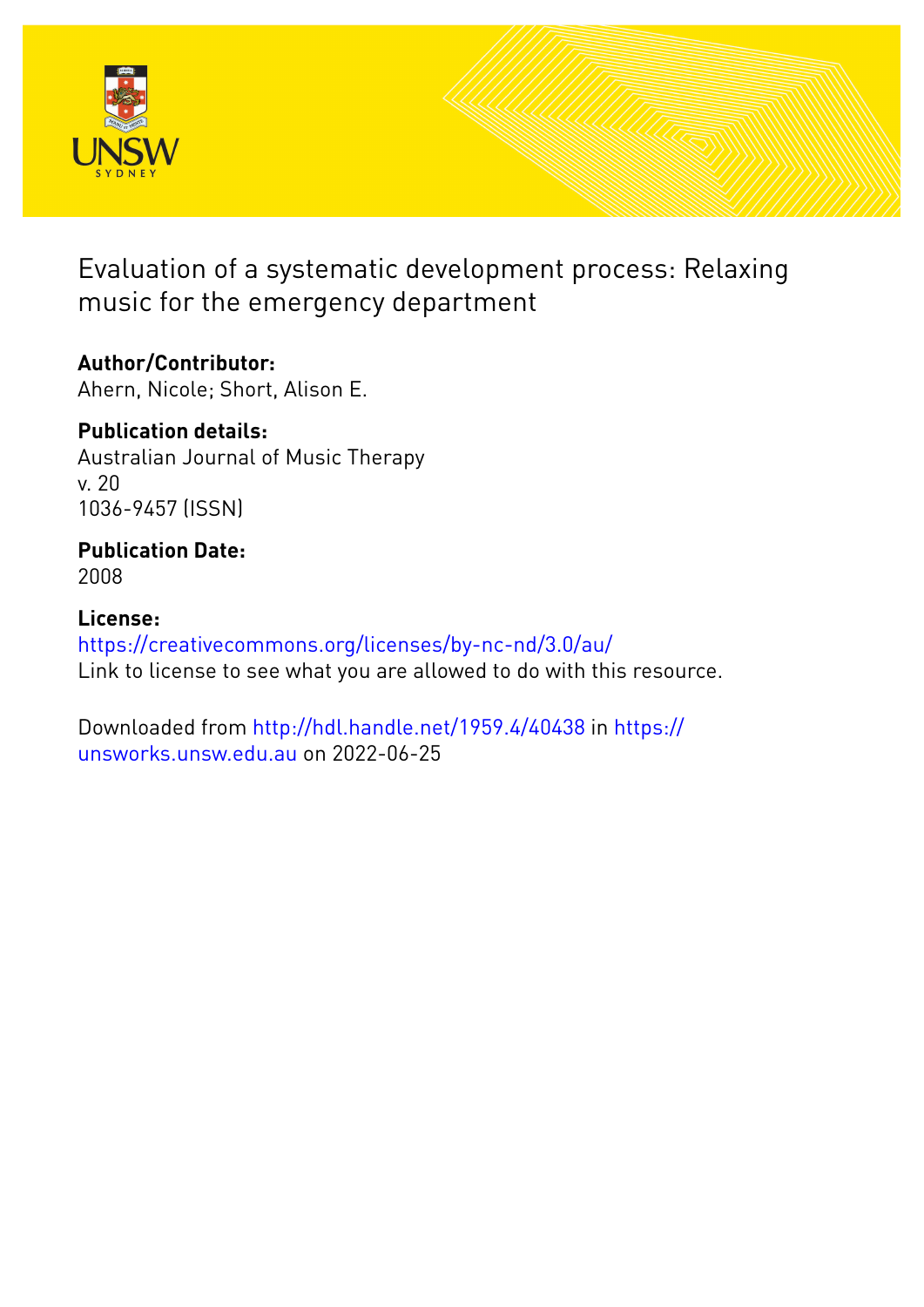# **Evaluation of a systematic development process: Relaxing music for the emergency department**

Alison Short PhD RMT MT-BC RGIMT AMI Fellow Faculty of Medicine, University of New South Wales, Sydney

Nicole Ahern BSc (Psych.) Grad Dip Sc (Psych) Faculty of Medicine, University of New South Wales, Sydney

## **Abstract**

*A process evaluation was applied to the development and implementation of a receptive music therapy tool, with a view to promoting evidence-based practice via clear linkage from theory to practice. This music tool was required for a research project in the noisy emergency department (ED) of a large urban hospital. The process evaluation focuses on questions about the suitability, planning, application, and effectiveness of this tool used within the research project protocol. The music tool intervention was applied to fifteen selected patients who received a choice of four genre-based relaxation playlists (GRP) over a two-hour period via headphones and MP3 players. The process evaluation method utilized data sources including key informant interactive interviews, observational data, reflective practices, patient feedback and an independent music review. Responses from patients (aged 23-91 years) indicated that most patients listened to multiple genres and most patients (n=14) indicated that the music made them feel better, thereby indicating suitability and effectiveness. Independent music reviewers confirmed that the music playlists contained relaxing musical elements, based on established music therapy criteria. This project was innovative in clearly documenting a music tool development process (GRP) and in turn applying a process evaluation to systematically review both the development and implementation of the tool. In doing so, linkage from theory to practice was established, contributing to understandings about music for relaxation in healthcare.* 

**Keywords**: process evaluation, emergency care, relaxation, receptive music therapy, general hospital

#### **Introduction**

In order to achieve evidence-based practice, clear links between theoretical constructs and the clinical setting are essential. Process evaluation seeks to examine the development and application of something new, and can be applied to music therapy interventions. According to available literature, the development of a music tool, such as for receptive music therapy, has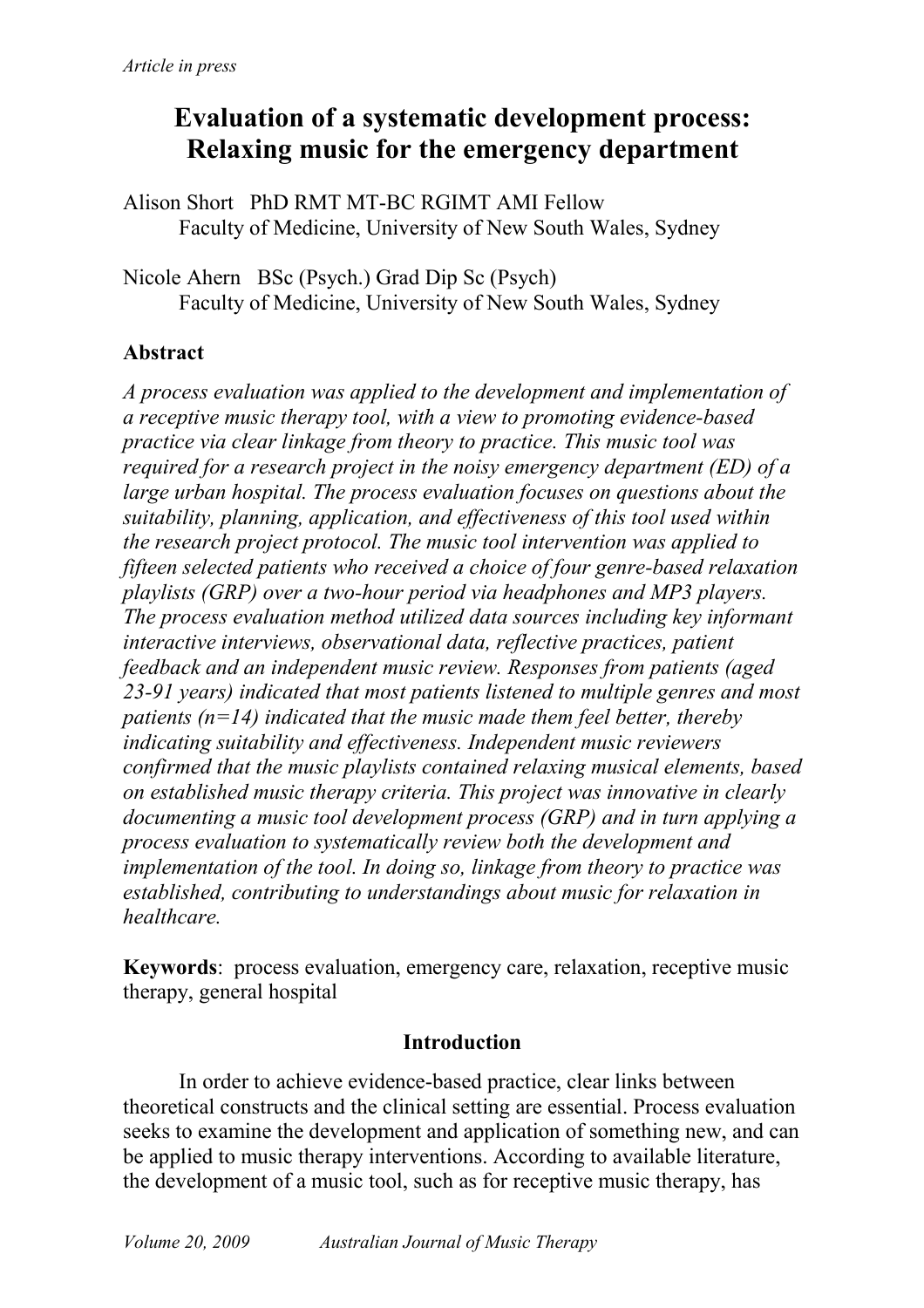rarely been subjected to a process evaluation. One exception is the review process evidenced informally in the work of Helen Bonny. Bonny reports analysing and implementing a receptive tool with multiple levels of decisionmaking and trialing in the development process (Bonny, 1978, 1989) for depth-oriented psychotherapy. In the broader health care field, process evaluations include a clear detailing of the development of the intervention tool (Davis et al., 2002), where links between the intervention and the process evaluation form part of an integrated cycle.

This methodological paper focuses on a process evaluation of a receptive music tool that was developed for the second part of a specific healthcare research project (*Sound and Silence in the Emergency Department*, SSED; Short, Holdgate, & Cox, 2006). This study piloted the use of individual music for relaxation for patients in order to overcome noise stress. The development of a tool incorporating several relevant music playlists was needed, however clear links between theoretical knowledge about relaxing music and practical application of such music in a clinical research context were not apparent. This paper seeks to outline a clear and transparent process of music selection for the genre-based relaxation playlists (GRP) generated for this project. This was based on relevant factors and pragmatic considerations, in line with current knowledge in music therapy and clinical care related to the Emergency Department (ED) situation. The process evaluation focuses on reviewing the decision-making process, methodological issues, the developmental process and information gained from implementation of this music tool applied in the context of research.

### *Process Evaluation*

A process evaluation uses empirical, systematic data to assess and reflect on the delivery of a new initiative (Steckler & Linnan, 2002). As Weiss notes,

Although outcomes were the original evaluative focus, evaluation questions now deal not only with outcomes but with the process of the program, too – what is going on. Evaluators need to study what the program actually *does.* In the early days they took for granted that the program was doing what its operators said it was doing. But they soon learned that the assumption was often ill founded (Weiss, 1998, p.9).

Process evaluation is typically performed in the clinical situation where a new program, protocol or intervention is implemented, in order to determine a) whether the new intervention was performed as planned, b) whether or not this intervention is feasible in normal practice, and c) whether improvements of the intervention are needed to facilitate implementation in the future (Geraets et al., 2006). Linnan and Steckler (2002) provide a clear framework for undertaking a process evaluation, incorporating concepts such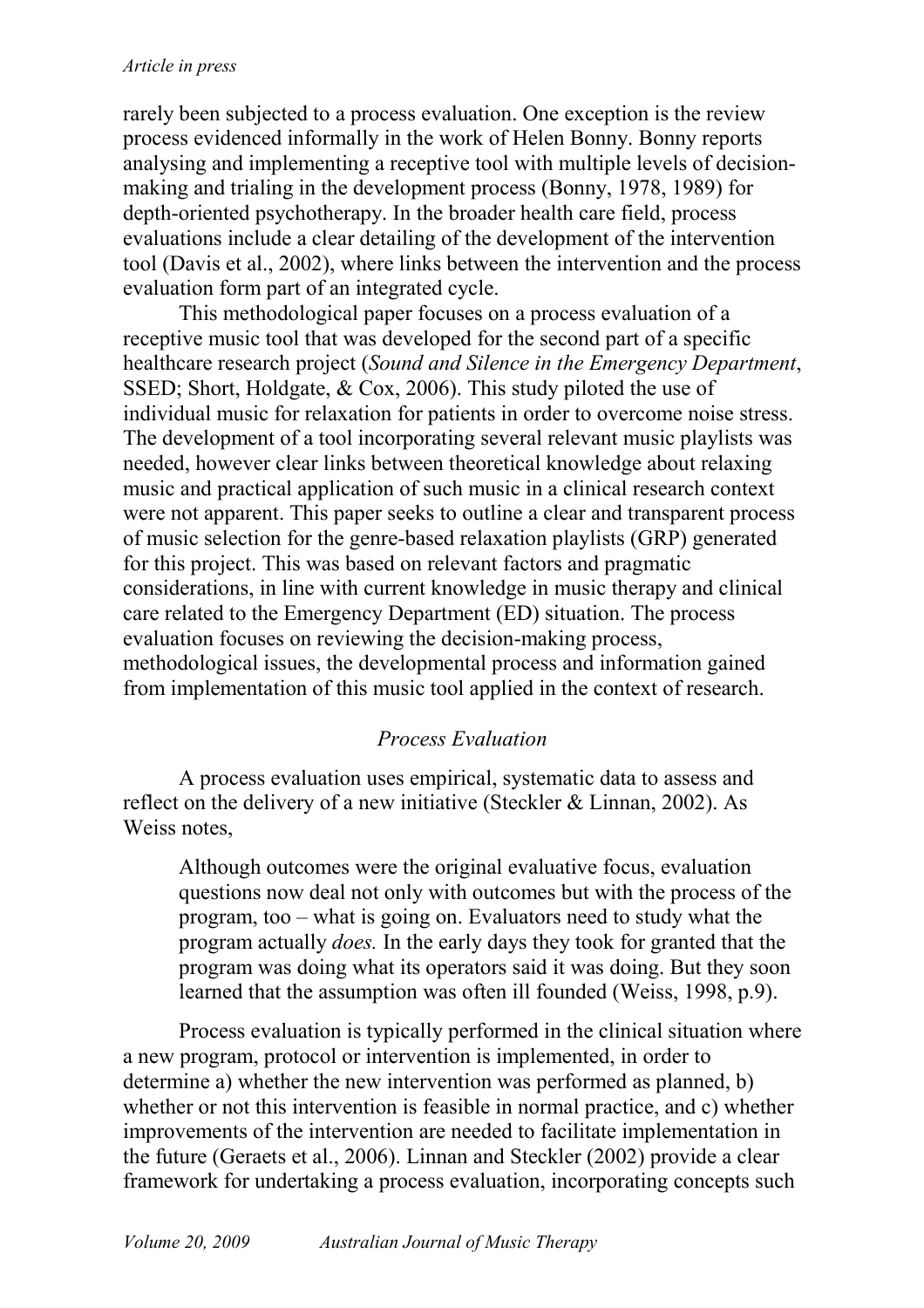as context, reach, dose delivered, dose received, fidelity, implementation and recruitment. Typically, a process evaluation may incorporate both qualitative and quantitative analyses into a mixed method evaluation based on multiple data sources. Process evaluations have been applied to a range of acute clinical settings, including the emergency department (Loughlin, Spinola, Stewart, Farnslow, & Norton, 2000). They have been applied to research (such as a randomized controlled trial; Zilstra, van Haastregt, van Eijk, & Kempen, 2005) in order to avoid a Type III error, that is, "evaluating a program that has not been adequately implemented" (Basch, Sliepcevich, Gold, Duncan, & Kolbe, 1985, p.316). The importance of linking theory to intervention development is also noted (Weiss, 1998).

#### *Decision-Making in Music Choices*

According to the literature, music for stress studies is often treated as a "black box" where arbitrary choices are made with no apparent decisionmaking process, for example, the unexplained use of two Mozart selections to constitute the relaxation arm of a clinical drug trial (Flaten, Asli, & Simonsen, 2006). Even in an ostensibly music therapy research project where the music choice/composer was clearly noted, no rationale was given for why it was selected other than the statement that the tracks "incorporate properties of music conducive to relaxation, and meet criteria for sedative music" (Mandel, Hanser, Secic, & Davis, 2007, p. 182). Another study noted a blend of "reason and emotion with total sureness and solidity" as their rationale for choosing the music of J.S. Bach for a research project, however no further information was given about the specific choice of the *Magnificat* (le Roux, Bouic, & Bester, 2007). Providing a rationale and decision-making process for the development of relaxing music choices is essential for good clinical practice and for solidly based research.

#### *Characteristics of relaxing music*

Basic tenets of professional music therapy include an awareness of general characteristics thought to be essential for music to be relaxing or sedative (Davis, Gfeller, & Thaut, 1999; Radocy & Boyle, 2003). Grocke and Wigram have detailed musical and stylistic characteristics associated with relaxing music across several genres (Grocke & Wigram, 2007). Krout (2007) summarizes the musical elements perceived by many listeners as relaxing as:

slow and stable tempo (pace or speed), low volume level and soft dynamics, consistent texture (combination of sounds and instruments), absence of percussive and accented rhythms, gentle timbre (sound or tone colour), legato (connected) melodies, and simple harmonic or chord progressions (Krout, 2007, p.138).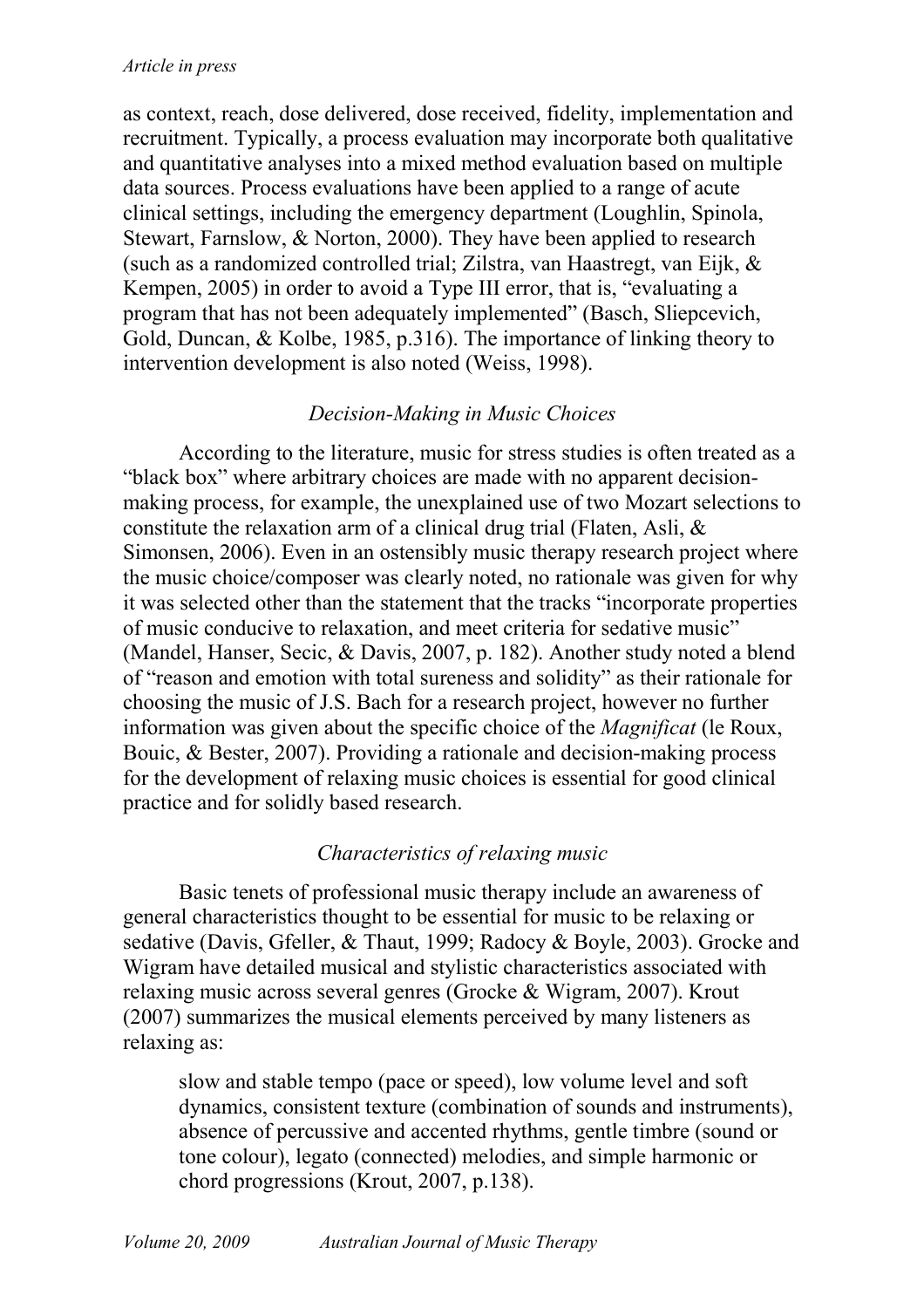The length of music and a careful selection process is important for both general music therapy and The Bonny Method of Guided Imagery and Music (BMGIM), the latter of which relies entirely on recorded music and a fundamental understanding of the relaxation process. Krout suggests that music for relaxation should be at least 20-30 minutes long and with smooth transitions (Krout, 2007). Bonny suggests the need for careful attention to timing of silence between tracks, and for careful consideration of matching key changes, instrumentation and stylistic characteristics in order to ensure a smooth transition for the clients as they listen to the music (Abrams, 2002; Bonny, 1989). Lyrics may be considered distracting, emotional, and arousing (Grocke, 2002; Grocke & Wigram, 2007; Krout, 2007). There also needs to be sufficient variation such that the music does not become too repetitive or tedious with repeated listening (Krout, 2007). The selection of effective music for relaxation may additionally be influenced by clinical needs related to physical disability and/or aged care (Short, 1992a, 1992b, 2007).

#### *Individual responses*

Variability in each person's responses is a factor in the impact of music used for relaxation (Staum & Brotons, 2000). Most effective results in promoting relaxation arise from studies which are both individualized and involve elements of personal choice (Hanser, 1988; MacDonald et al., 1999), thus addressing issues of taste and preference. The age of participants has rarely been addressed in relaxation studies with a few exceptions (Clair, 1996; Short, 2007). Likewise, there has been little written about the impact of ethnicity and culture on music for relaxation and imagery (Good et al., 2000; Short, 2005-6). The current emotional state of the participants impacts on their ability to relax. In view of this, the isoprinciple of matching music to mood is needed (Altshuler, 1948, Davis, 2003; Krout, 2007; Short, 1992c) in order to engage the client and provide maximum benefits. Curiously, a study comparing the effects of four musical genres on tension, mood and mental clarity in a non-clinical setting showed no apparent attempt to take into account individual responses and preferences: New Age and grunge rock music tracks were chosen explicitly based on sales reported in a music magazine (McCraty, Barrios-Choplin, Atkinson, & Tomasino, 1998). Clearly there needs to be further consideration of individual responses in relation to the choosing of music for relaxation in the context of research.

#### *Relaxing music in medical settings*

The operationalization of relaxing music to the medical situation for a purpose such as the current SSED research project has rarely been addressed in existing music therapy or healthcare literature. Little information was found on the use of music for relaxation in a medical setting when it was not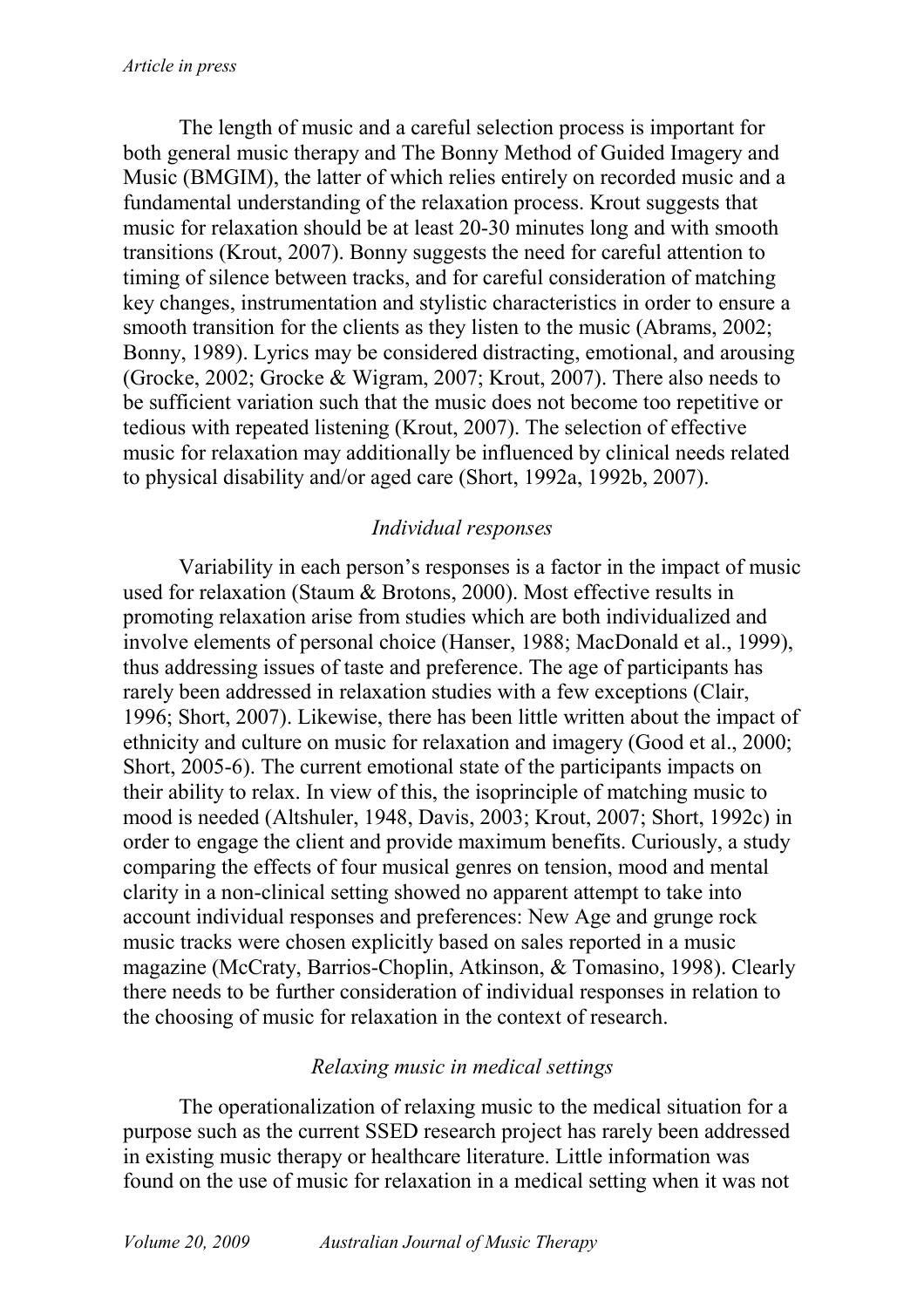an overtly individualized music therapy context. A study using music to reduce stress during colonoscopy provided patients with a selection of music (classical, jazz, pop, rock and easy listening) and subjects were simply asked to "select the type of music that would normally relax them" (Smolen, Topp, & Singer, 2002, p.129). A randomized, controlled study of pre-operative anxiety merely reported that "the type of music administered was selected by the patient" (Wang, Kulkarni, Dolev, & Kain, 2002, p. 1490). In contrast, Spintge notes that "it is the situation and the patient's preferences which have to be considered", and "genres tell nothing about therapeutic capacities of any piece of music" (R. Spintge, personal communication, 21 January, 2008).

The need for patients to have control in selecting the music to use for their relaxation experience is important (Krout, 2007), but few indications exist of how this may be applied in an acute medical setting. The provision of music choices for patients in anaesthesia in a sports hospital setting in Germany has been noted by Spintge, where music choices based on a patient questionnaire have led to a selection of 6-10 different categories meeting 95% of patient requests (R. Spintge, personal communication, 21 January, 2008). A recent study successfully using music to address physiological and psychological reactions to pain during cardiac procedures in the intensive care unit offered patients three choices of music, described as "slow rhythmic songs, Chinese slow rhythmic, and Western slow rhythmic music" (Chan et al., 2006, p. 672).

No studies were located which looked at the application of music for relaxation in the context of the emergency department. Therefore, the purpose of this article was to outline an initial decision-making process involved in the development of a music tool and then perform a process evaluation in order to review both development and implementation of this tool in the context of the SSED research project. In doing so, associated questions were:

- 1) Was it possible to find a limited number of musical genres suitable to the ED context?
- 2) Could the development of such GRPs relate to patients and their needs in the ED context?
- 3) Could this intervention be implemented as planned, in the ED context?
- 4) Did the patients recruited fit the expected ED profile (on which music planning was based)?
- 5) Were patients able to listen to the music in the ED, and what were their GRP choices?
- 6) What feedback did patients give about the GRPs within the SSED project?
- 7) Was it possible to determine if such GRPs were in fact acceptable, effective and appropriate?
- 8) Were there any suggestions for improvement with a view to future implementation?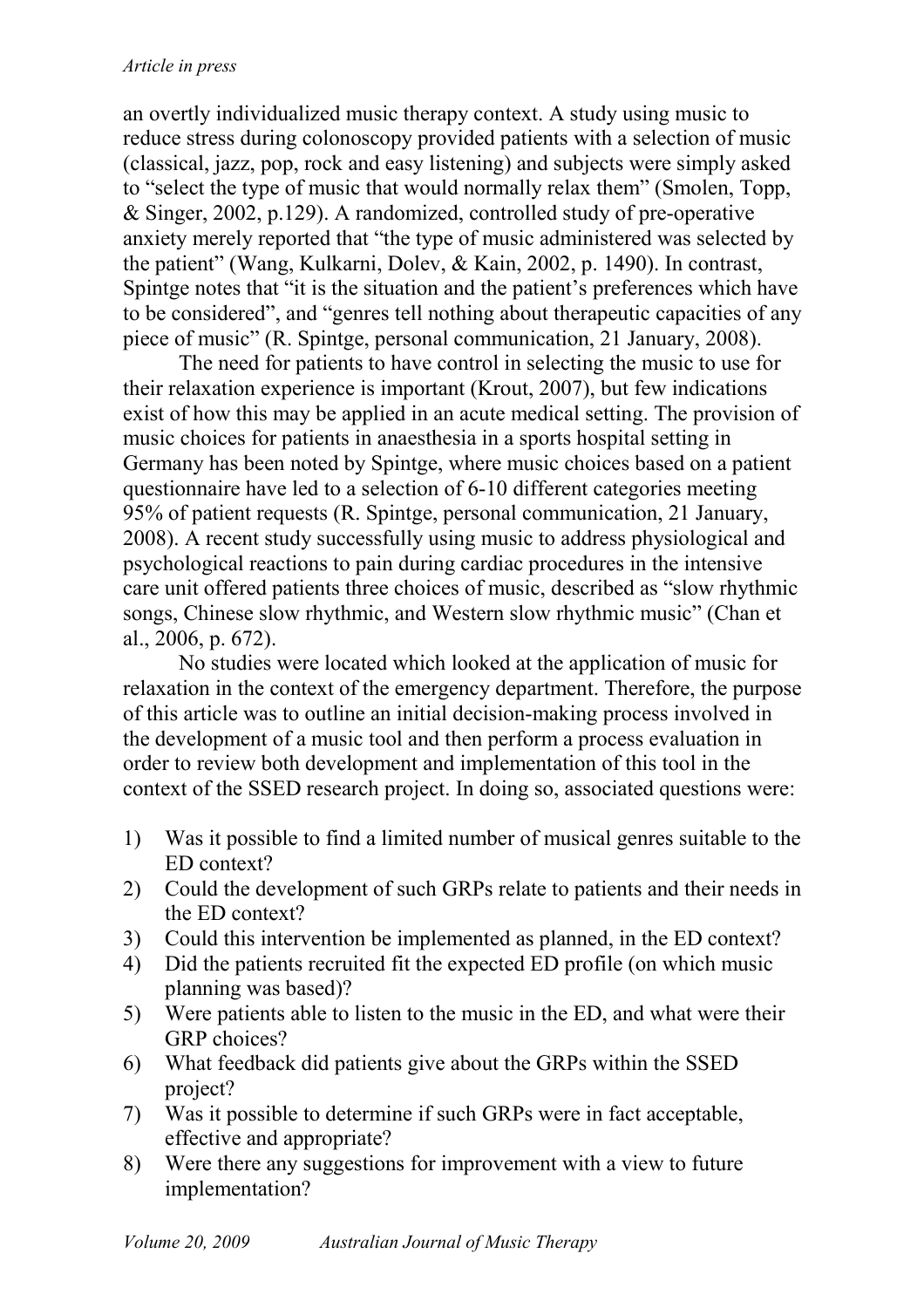## **Methodology**

The complex methodology of this paper occurs in two phases. Phase 1 outlines the developmental process by which the music tool (GRPs) was devised and applied. Phase 2 applies a process evaluation to review this process of development and implementation.

## *Phase 1: Development of the music tool*

The systematic development of the music tool required for the SSED research project (Short et al., 2006) comprised data sources derived from existing literature and key informant interactive interviews with relevant stakeholders (music industry, ED staff, music therapists, community organizations) in conjunction with practice knowledge and experience of the researcher as a longstanding music therapist. The staged developmental process is depicted schematically in Figure 1.

## *Stage 1: Purpose*

The pre-existing funded research SSED protocol (Short et al., 2006) required the use of recorded receptive music to be delivered individually via headphones to participating patients in the ED who met the inclusion and exclusion criteria and who were randomized to the music condition of the pilot study. Inclusion and exclusion criteria required that patients did not have major mental illness and had a Glasgow Coma Scale (GCS, Teasdale & Jennett, 1974) of 15, indicating that the person was within the range of normal consciousness. They were required to be English-speaking or one of the four targeted language groups (Vietnamese, Arabic, Chinese-Cantonese & Mandarin, Spanish). Patients were recruited following their ED medical consultation, and children were not included. All patients completed validated assessment tools such as the Positive and Negative Affect Schedule (PANAS, Watson, Clark, & Tellengen, 1988) and the noise disturbance scale Disturbance Due to Hospital Noise Scale (DDHNS, Topf, 1985) as part of the SSED project.

### *Stage 2: Information literature*

A systematic literature review was undertaken, focusing on recorded music choices for relaxation as relevant to the acute care or hospital setting. Literature was sourced from major internet databases (Medline, Cinahl, Embase, Psychinfo) using keywords such as 'music', 'music therapy', 'listening', 'emergency services', 'critical care', 'acute care', 'general hospital', 'relaxation', 'stress' and 'research'. Results were limited to English-language articles. Literature identified was examined for further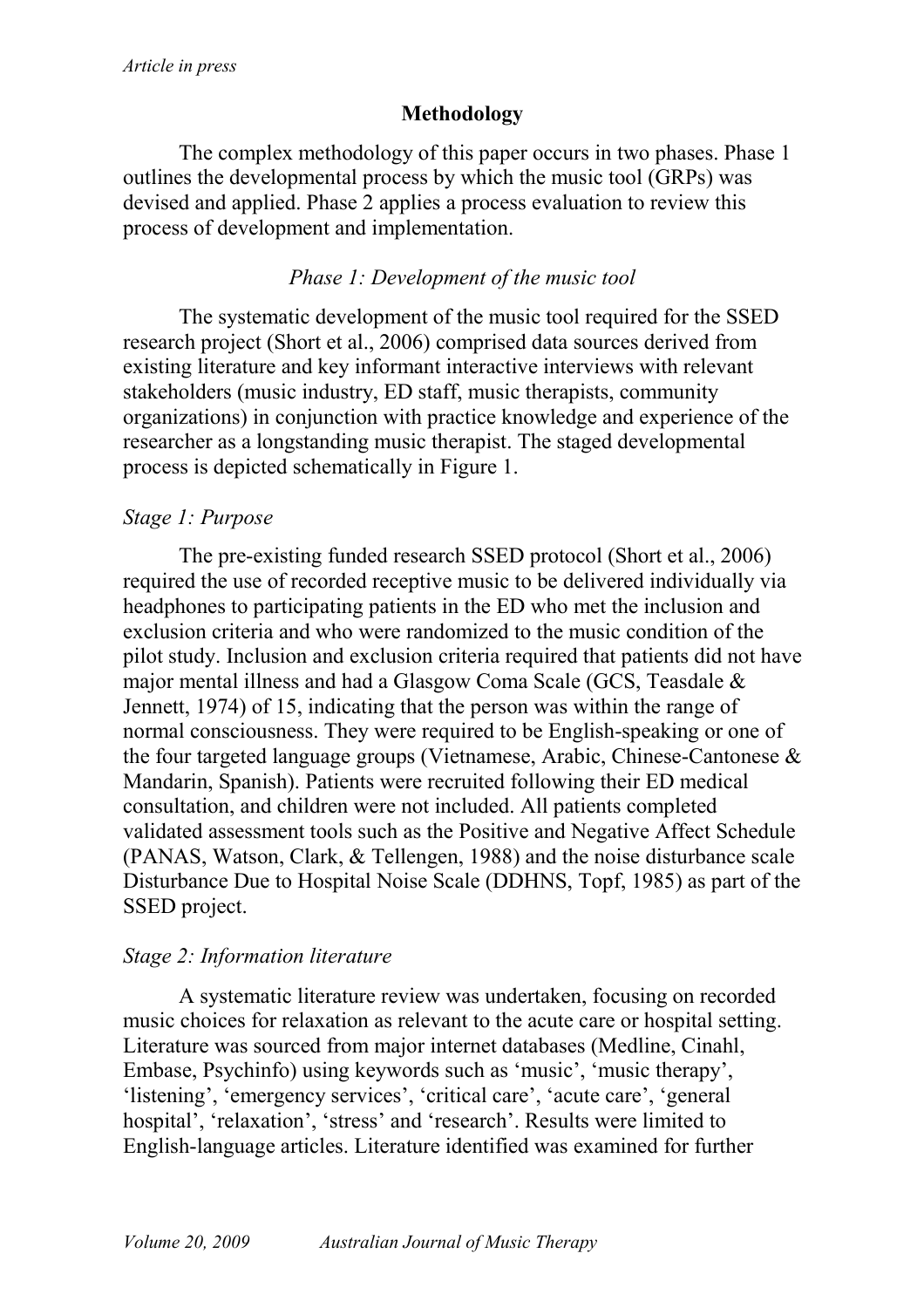relevant sources. Contacts with selected music therapists and relevant researchers were pursued with a view to deriving further information.



*Figure 1***. Music tool developmental process for the SSED research project (Short, Holdgate, & Cox, 2006).** 

#### *Context*

The SSED project occurred in a busy emergency department of a 650 bed tertiary teaching hospital in outer urban Sydney, handling approximately 180 presentations per day. Of these, typically 2/3 spent 4 hours in the ED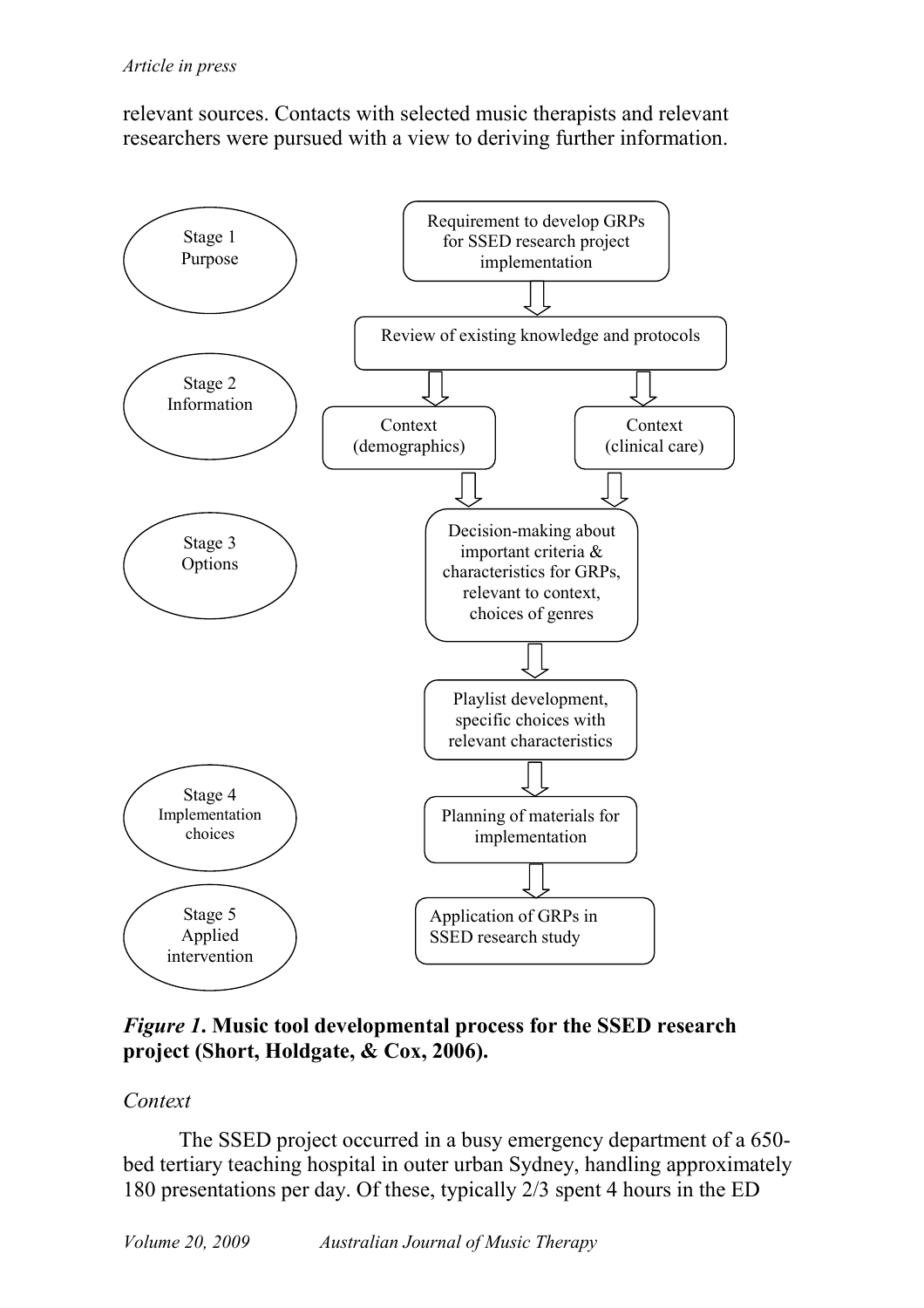before being discharged home and 1/3 typically spent 9 hours in the ED before being admitted to hospital. Common presentations in the ED were for problems such as chest pain, shortness of breath, lacerations, pain and severe trauma.

This hospital served a diverse local community which was skewed towards younger rather than older age groups, where there was a large proportion of people born overseas (37.8%) and from a non-English speaking backgrounds (33.6%), and the dominant non-English language spoken at home was Arabic (7.7%), with other dominant languages being Vietnamese, Chinese, Hindi and Serbian and all major religions being represented (Liverpool City Council Community Profile, based on most recent available census data). The local government area was among the top five local government areas of disadvantage in Sydney, according to the SEIFA index of disadvantage (Liverpool City Council Community Profile, based on most recent available census data).

A review of 14,369 ED admissions over a three-month period showed that  $76\%$  were 20 years and over. The largest groups were 20-34 years  $(31\%)$ , 35-49 years (25%) and 65 years and over (25%). A further 15-month review found that the non-English language groups most frequently presenting were Vietnamese, Arabic, Chinese, Italian, Serbian and Spanish.

The emergency department is by nature a noisy environment (Tijunelis, Fitzsullivan, & Henderson, 2005). Recent measures across six locations within current ED showed that 24-hour sound levels varied between 64 and 56 dB (Short, Short, Holdgate, Ahern, & Morris, 2008). Noise levels consistently exceeded the WHO noise standards (WHO, 2001), potentially causing clinical impact on communication, stress levels, aggressive behaviour, sleeping and hearing deficits. Noises disturbing patients in this ED comprised such sounds as overhead announcements, alarms on monitors, talking by staff and relatives, doors opening and closing, and sounds of patient distress (Short et al., 2008).

### *Stage 3: Options*

The decision-making process regarding the receptive music tool for the SSED project was determined via an iterative process which combined knowledge and practice experience with key informant interactive interviews. Selecting music for implementation in such a setting additionally required attention to issues of taste and preference, with patients offered choice. Factors such as age and ethnicity offered clues about choices to be offered.

Musical characteristics important for relaxation in the ED clinical setting were identified. The music needed to be:

1) not too contrasting in loudness, since this could give the patient a surprise/shock if the person was on certain medications or feeling very unwell, including breathing and cardiac problems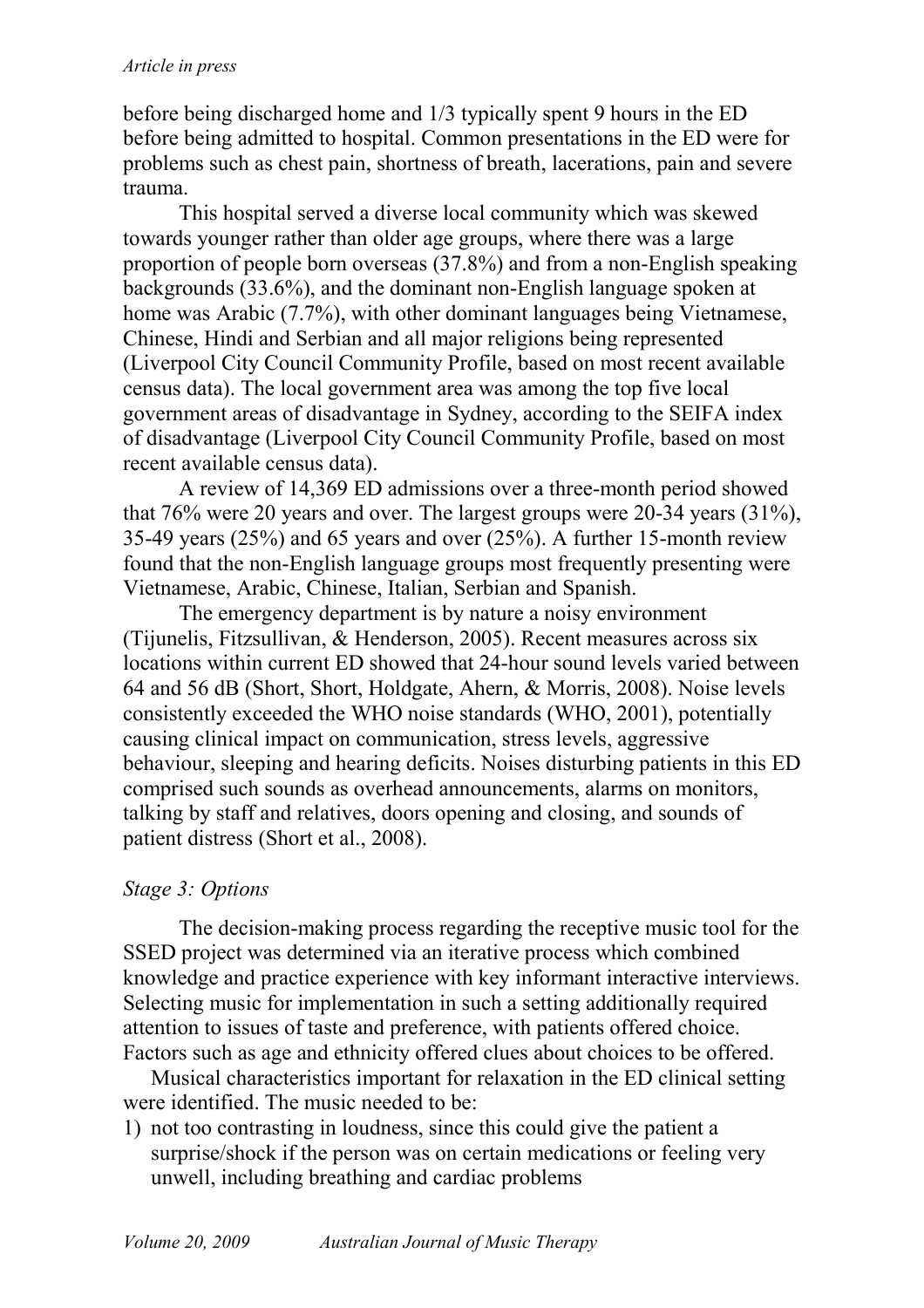- 2) fairly consistent within its style, as the patient was likely to be switching the music on and off due to medical treatment needs and interruptions
- 3) not too demanding or emotionally stimulating, since people in the ED were often in an emotionally vulnerable state due to unexpected health crises
- 4) of generalized appeal and with minimal direct associations, thus limiting specific songs that might have strong reactions (positive and negative)
- 5) free of inappropriate views, such as violence or racism, due to the wide range of cultural, religious & socioeconomic perspectives in this diverse local community

#### *Consultation & music development process*

For pragmatic reasons, it was initially proposed that 4-6 musical genres would be acceptable in order to address issues of choice. It was anticipated that they would fall within these general styles: 1) classical, 2) ambient, 3) world music, 4) jazz, 5) country, and 6) modern. During the iterative process of discussion and information-gathering, a range of music professionals both nationally and internationally were consulted about the different musical genres under consideration. For example, a key informant suggested that based on music listening demographics for Sydney, "country" music was not essential to our playlists. Another key informant identified certain ambient music which had already been composed and tested for use in critical care areas of the hospital environment in Denmark (Thorgaard, Ertmann, Hansen, Nørregaard, & Spanggaard, 2005). In selecting a "modern" playlist, both music educators and people from a younger age group were key informants offering suggestions and feedback during the development process. Since two of the music genre playlists ultimately selected were additionally described as having a "jazz influence", it was seen as unnecessary to incorporate a further jazz genre playlist. In view of this, the final musical genre choices for playlists were: 1) classical, 2) ambient, 3) world and 4) modern music.

Issues of culture were carefully considered in developing music choices, since four non-English language groups were included in the SSED project (Chinese, Arabic, Vietnamese, Spanish). There was no capacity to undertake an extensive consultation process with cultural representatives. Therefore, the chief investigator/music therapist relied on her own cultural competence (see Short, 2005-6, for an explanation of this term) and that of key informants in the music selection process. Analysis of the ambient music indicated frequent usage of pentatonic scales and the overall impression appeared to be suitable for addressing Asian musical interests in a general sense. World music was deliberately selected to include Eastern European and Turkish influences which were likely to be acceptable to Arabic and Spanish listeners due to musical motifs, harmonic progression and timbres. Tibetan bell music was suggested by one key informant but was rejected after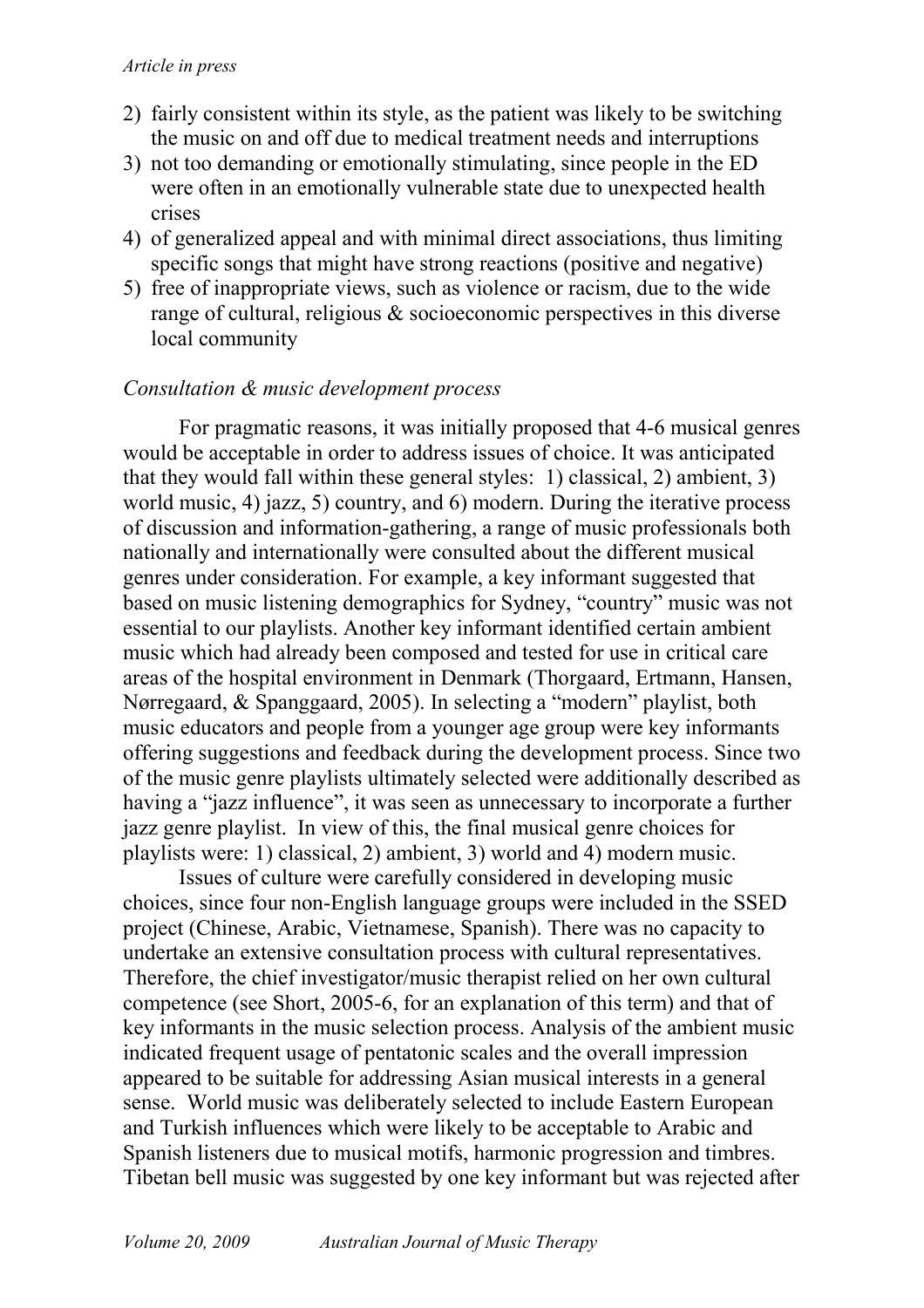listening/analysis, since many musical elements were not sufficiently acceptable to the general population and to the noisy ED context.

## *Playlist development*

In developing playlists within the four chosen genres, careful attention was paid to musical congruence between tracks such as key changes and order of selections. Some vocal music was used, especially in the "modern" playlist. Issues of popularity and the likelihood of strong associations were considered and minimized where possible. Selections were rejected if they appeared to be depressing, too stimulating or inappropriate/offensive with regard to race and ethnicity. It was noted that younger people commonly appeared to relax with more active rhythmic music. Since the chief investigator was most familiar with classical music for relaxation, a consultation process was involved for stylistic choices in other genres. Each playlist was devised to be a minimum of 30 minutes in length, which could then be repeated as necessary, and are briefly described:

1) *Classical music* (total: 73:03 minutes). These instrumental-only selections comprised mainly orchestral or larger groups of instruments with wide tessitura. Composers included Gluck, Massenet, Mozart, Respighi, Faure, Chabrier, Pachelbel, Bach, Albinoni, Granados, Respighi, Hoffstetter, Tchaikovsky, and Vaughan Williams.

2) *Ambient music* (total: 65:25 minutes). Promoted by Music Humana, this album entitled "Waves" was composed by Niels Eje for hospital usage. It is described as "a relaxing voyage through worlds inspired by water in motion" (MusiCure, n.d.) which incorporates natural water atmospheres from Denmark, Sweden, and the Atlantic island of La Gomera and the Seychelles with traditional western instrumentation and some jazz influence. 3) *World Music* (total: 30:11 minutes). An integrated blend of multicultural music combining idioms from eastern Mediterranean folk and jazz. It includes musical influences from Turkey, Bulgaria and Hungary in a range of forms such as traditional sephardic and a newly composed Italian poem setting using a small ensemble which includes some vocal lines. 4) *Modern music*. (total: 30:43 minutes). Vocal selections by performers such as Ben Harper, Katie Melua, Jack Johnson & Xavier Rudd.

## *Stage 4: Implementation choices*

Implementation planning for the SSED project occurred. Since the protocol demanded that music be applied individually and via headphones in the busy and noisy ED environment, an MP3 player which was small, light and easily transportable was sourced. It was also required to have no capacity for photos, which could form a potential privacy issue. The particular MP3 player selected ("JPlayer") was selected for ease of use, given that patients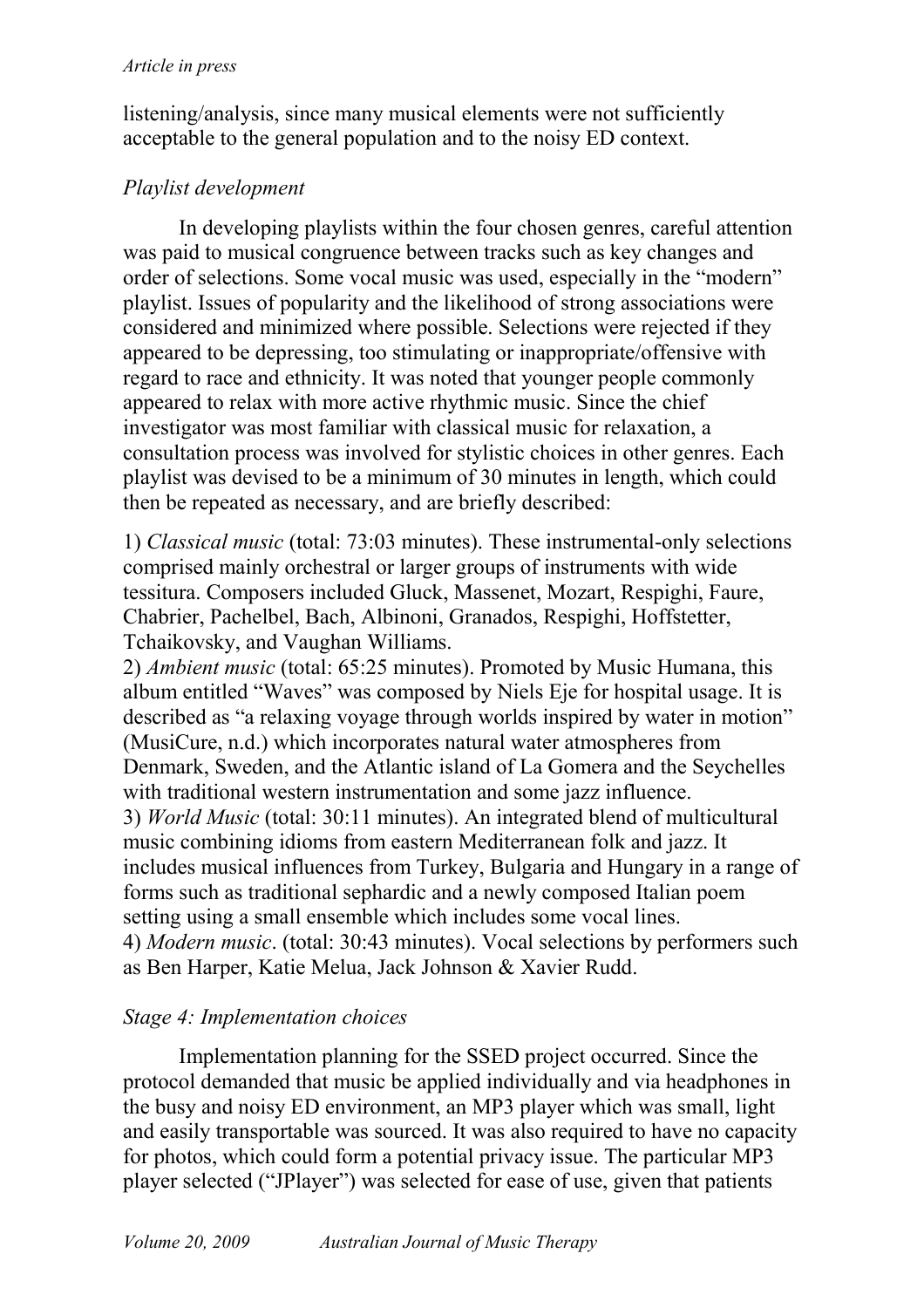may be elderly, have reduced fine motor skills, and were typically not in a state to learn a set of new and complicated instructions. The brightly coloured (red) player was also not easily misplaced or stolen. Infection control issues were discussed with senior clinical staff (key informants). Each MP3 player was placed in a small clear press-seal plastic bag, and disposable over-ear rather than in-ear headphones were used (note that Krout, 2007, suggests that over-ear headphones also keep out unwanted noises).

To avoid associated preconceptions due to language, a careful description was developed to introduce each GRP genre. These were 1) Selected restful music from the "classical" tradition, 2) Music reflects the tranquil sounds of nature using western instruments, 3) An inviting and varied selection from the "world music" tradition, 4) Appealing and energizing popular music.

Explicit permission for use of the music in this study was sought and given by all parties involved. Ethical permission was receiving for the entire SSED study from the Area Health Human Research Ethics Committee. All participants were fully informed and free to withdraw without consequence. Arms-length recruitment and intervention was achieved via a dedicated research assistant for this project. Non-English speaking participants from the four targeted language groups received NAATI-accredited translated information and consent forms in their own language and planning occurred such that trained bilingual workers were available to assist patients with understanding and completion of all study documentation.

#### *Stage 5: Applied intervention*

Patients were recruited to the pilot research study according to the SSED protocol (Short et al., 2006), which included information, consent, randomization and completing of relevant paperwork for the study. Patients randomized to the intervention were given a choice of music and briefly listened to each genre before they commenced the study. Patients were initially assisted with using the MP3 player to achieve loudness control and switching between music programs. The study research assistant routinely checked back with them (15 minutes, 60 minutes) to ensure that any difficulties with using the equipment were resolved. The music intervention phase lasted for two hours.

### *Phase 2: Process Evaluation*

This project used a clear framework for undertaking a process evaluation, as put forward by Linnan and Steckler (2002). This framework incorporated components such as context, reach, dose delivered, dose received, fidelity, implementation and recruitment. Data for such an evaluation included empirical data of patient recruitment, patient responses, observational data, reflective practices and an additional independent music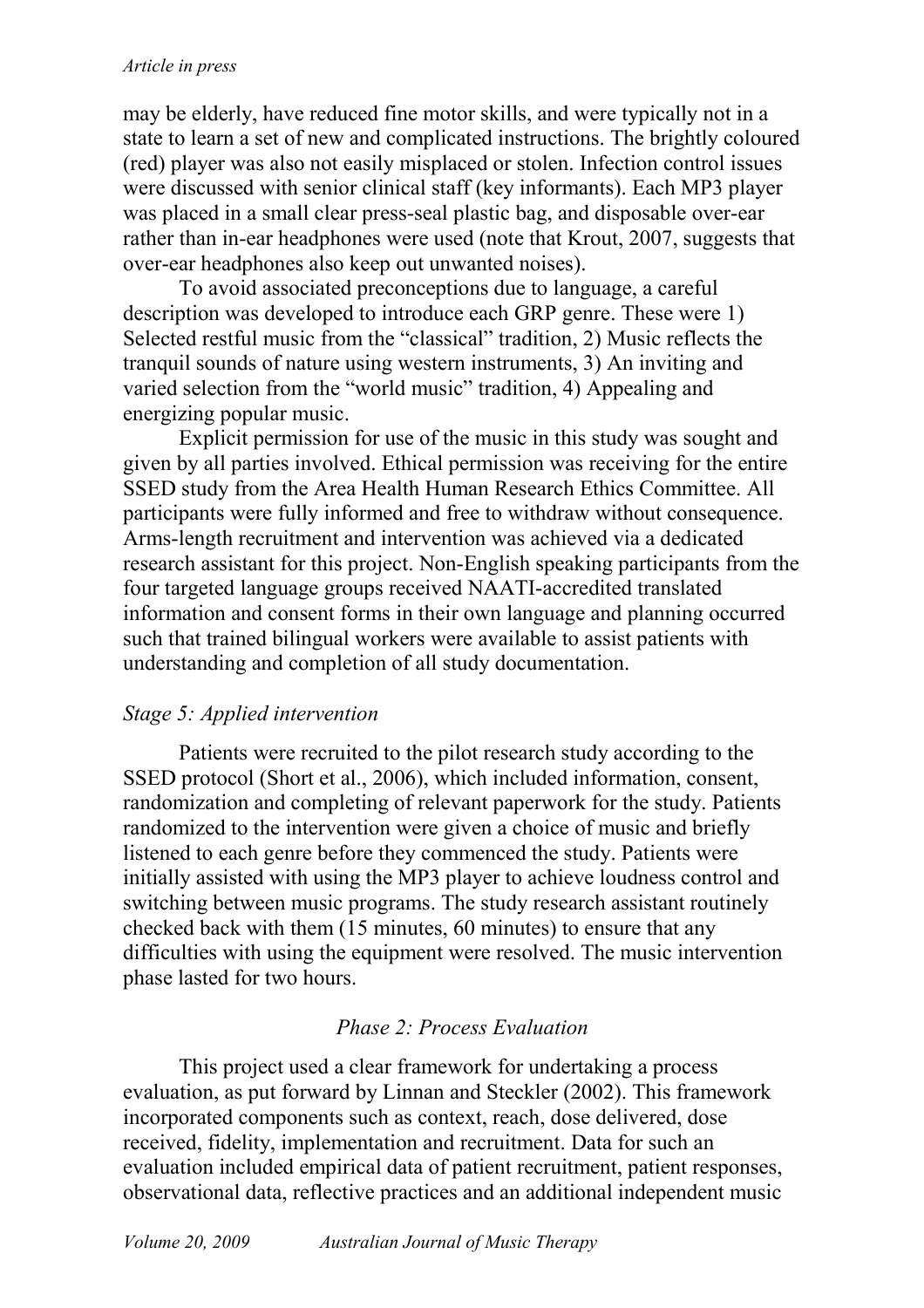review. For example, in the SSED planning phase a research assistant checklist was devised, including checking-in that participants were managing to use the MP3 player. As they completed the study, patients were asked brief exit questions about their experience of the music. They were asked to rank the type of music they enjoyed listening to the most while in the ED. They were also asked if they had visitors while in the ED, and if so how often (5 point scale: Rarely, Sometimes, Often, Constantly, Unsure). Participants were asked about the frequency of interruptions while listening to the music (5 point scale: Rarely, Sometimes, Often, Constantly, Unsure), and which things stopped them from listening to the music (e.g. Family/friends, Medical staff, Didn't like the music, Couldn't relax, Pain, Medical Treatment). They were asked if the music made a difference to how they felt in the ED, and if so to what extent it made them feel better or worse (indicated on a visual analogue scale, VAS). An additional independent post-study assessment of the musical characteristics of the GRPs by tertiary music students used a newly devised questionnaire, the Analysis of Musical Parameters for Relaxation-Pilot (AMPR-P). This 13-parameter questionnaire was based on Krout's (2007) criteria and several additional questions relevant to the current study (see Appendix 1).

#### **Results**

#### *Context*

Within the context of the SSED project, 15 patients were recruited to receive the receptive music tool intervention. These patients collectively presented with problems including pain, heart problems, chest pain, breathing difficulties, suspected stroke, spiderbite and collapse. They were most frequently triaged as category 3 (n=8) or category 2 (n=6) (see Glossary for information about the Australasian Triage Scale). Four of the participants remained in the ED for more than 24 hours, and with the exception of these four, typical length of stay in the ED for music participants was just over 8 hours. Participants comprised 12 males and 3 females, aged 23-91 years. Only one patient in the entire SSED project was recruited from a non-English speaking background (Vietnamese), however he did not receive the receptive music tool intervention. Further information about the design of the broader SSED study is available elsewhere (Short, Ahern, Holdgate, Morris, & Sidhu, 2008).

#### *Reach*

Unlike a broad program implementation, this pilot study was limited in reach due to external factors based on the SSED protocol, particularly the small numbers possible due to limited resources. Recruitment was open to any patient meeting the inclusion and exclusion criteria during the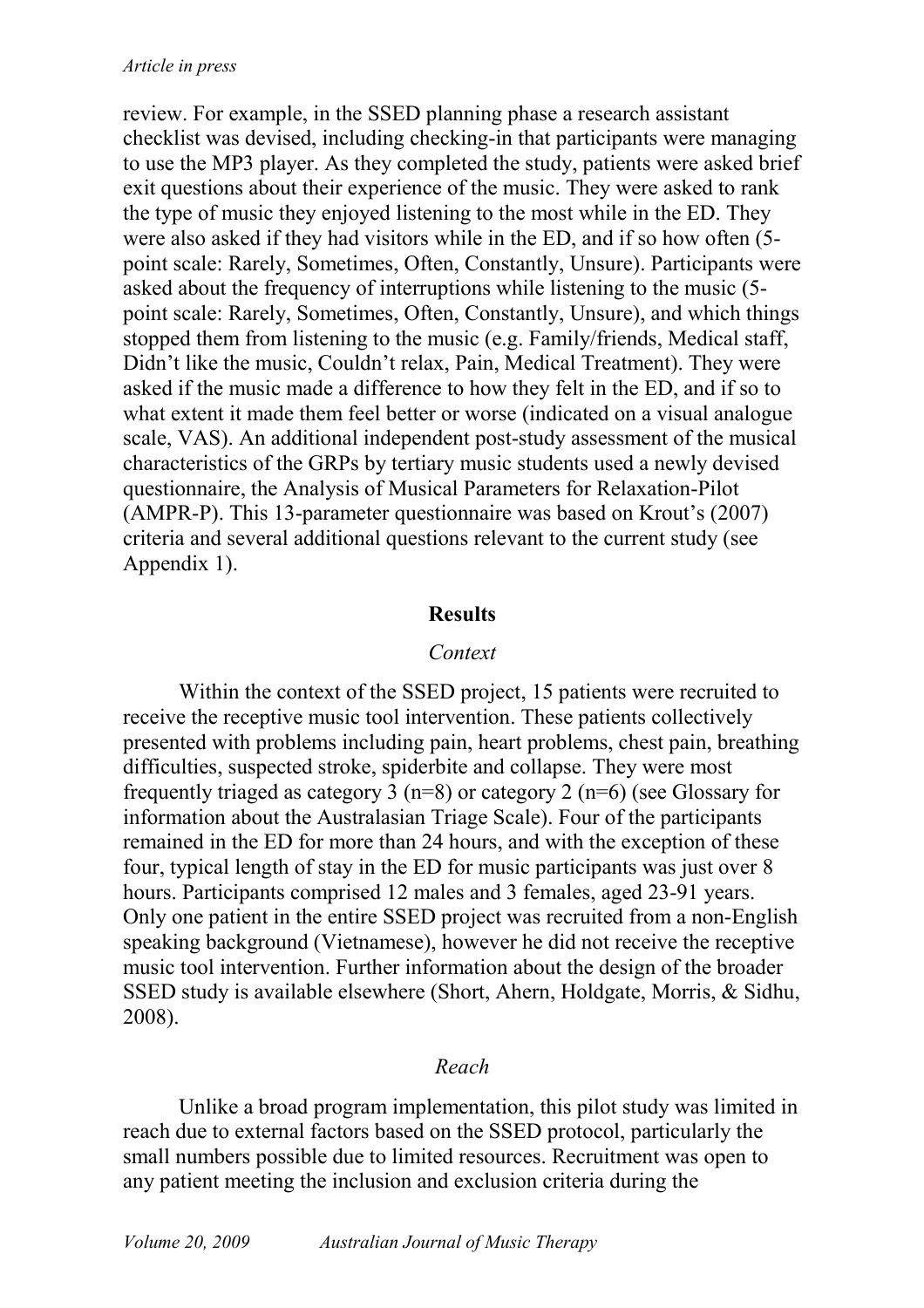implementation of the project, which occurred during predetermined time periods over a three-month time period.

## *Dose delivered*

Dose delivered is defined as the "amount or proportion of the intended intervention that is actually delivered to program participants" (Linnan  $\&$ Steckler, 2002, p.13), incorporating materials and engagement with the audience directly related to program implementation. Relevant musical characteristics necessary for development of the receptive music tool were determined via insights gained from theoretical constructs (literature), discussions, reflection and consultations based on key informant and clinical knowledge. These included age, ethnicity, and clinical presentation, within the context of personal choice, taste and preference. All these factors were then combined and distilled in the context of four genres via an iterative process. Clinical knowledge from previous music therapy experience was added to the reflective development process.

In order to further evaluate the dose delivered, a post-implementation independent review of the musical characteristics present in the GRPs used the AMPR-P. This showed variation in the characteristics of each of the playlists, with classical and ambient music being slower, softer in dynamics, more consistent in texture, less percussive and rhythmic, having a gentle timbre, legato melody, and with smooth transitions between tracks. The world music had more use of pentatonic motifs compared to other playlists, and both world and modern music showed elements of increased rhythm and jazz. All playlists showed no inappropriate cultural views, however assessments of chord progressions and emotional impact showed a mixed response. Independent descriptions of the music are shown in Table 1.

### **Table 1**

| (1) Classical         | (2) Ambient            | $(3)$ World          | (4) Modern            |
|-----------------------|------------------------|----------------------|-----------------------|
| Very relaxing         | I found it rather      | Not as soothing as   | Music more upbeat     |
| soothing conducive    | tedious. Water sounds  | $(1)$ and $(2)$      | than some of the      |
| to sleep. This music  | made me                | This music in my     | classical and nature  |
| puts me in my own     | uncomfortable!         | opinion is special   | playlists; better for |
| little world and lets | The music is soothing  | interest music. I    | if I wanted to be     |
| me just switch off    | and neutral in the     | can happily enjoy    | awake but still       |
| I find this style of  | sense that no          | in concert-like or   | $calm$ – more alert.  |
| music very easy to    | techniques introduced  | solitary relaxation. | The music almost      |
| listen to and         | force a reaction from  | The music            | forces the listener   |
| relax/unwind to.      | the listener – rather  | develops mental      | to get involved by    |
|                       | enables them to        | images which         | tapping or dancing    |
|                       | interpret in ways      | would be             | to the catchy         |
|                       | respective/relevant to | distracting to me in | rhythms and feels.    |
|                       | them.                  | other situations.    |                       |

*Independent Descriptions of the Music (GRP) by Independent Assessors*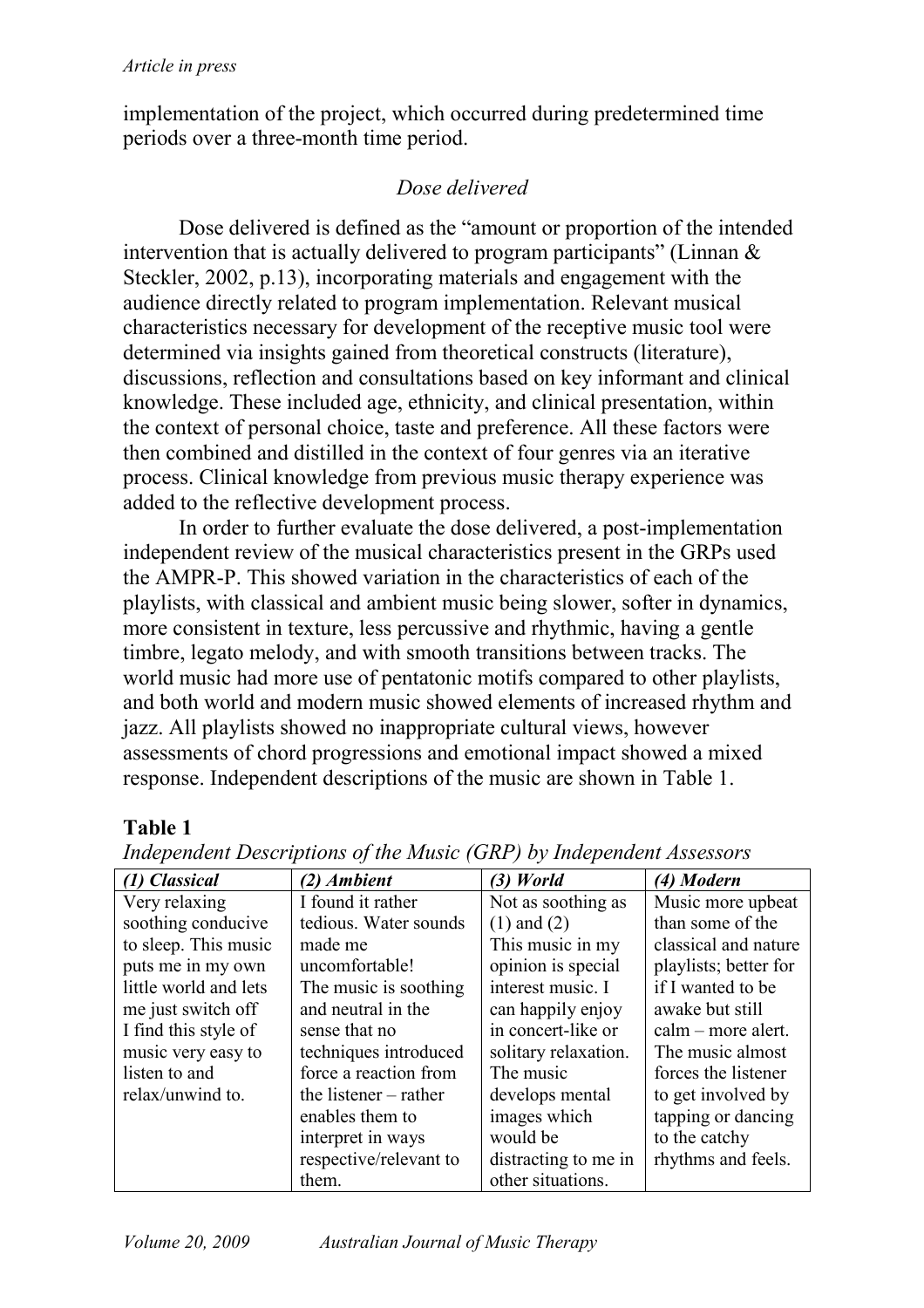Specific equipment was used for delivery of the intervention (headphones and MP3 player). A consultative process was also undertaken with ED nurses, international music therapists, and a major airline, in order to address issues of infection control. Combined knowledge resulted in disposable headphones and small sealable plastic bags for MP3 players which were acceptable in the ED context.

## *Dose received*

In terms of exposure to the intervention, participants were asked to listen to the music when possible during a 2-hour study period. Not surprisingly, patients experienced interruptions while listening to the music. More than half of the patients (9/15) responded that they had been interrupted during this time, and of these all indicated that it was "sometimes " or "often". The most common reasons for such interruptions was "family/ friends" (4/9) and "medical staff" (5/9). Most participants chose to listen to more than one style (10/15). Table 2 shows the distribution of GRP music listening choices across age groups. Given the small numbers, it was indeterminate whether any assumptions about age and style of music were supported.

## **Table 2**

| Age group | <b>Frequency</b> | <b>Music genre (GRP)</b> |  |                                      | All |         |
|-----------|------------------|--------------------------|--|--------------------------------------|-----|---------|
|           |                  |                          |  | Modern   World   Ambient   Classical |     | equally |
| 20-34     |                  |                          |  |                                      |     |         |
| 35-49     |                  |                          |  |                                      |     |         |
| 50-64     |                  |                          |  |                                      |     |         |
| 65 and    |                  |                          |  |                                      |     |         |
| over      |                  |                          |  |                                      |     |         |
| Totals:   |                  |                          |  |                                      |     |         |

*Age and Music Genre Usage of Pilot Project Participants.* 

When asked if the music had made a difference to how they felt while in the ED, 14/15 patients responded "yes" and when further questioned about the nature of this difference, the average score on the VAS (1=the music made me feel worse; 10 = the music made me feel better) was 7.4, with a range of scores from 5 to 10. None reported that the music made them feel worse. Six of the 15 participants offered additional comments about the music, as shown in Table 3, which included themes of peacefulness, quietening down, calming and relaxing.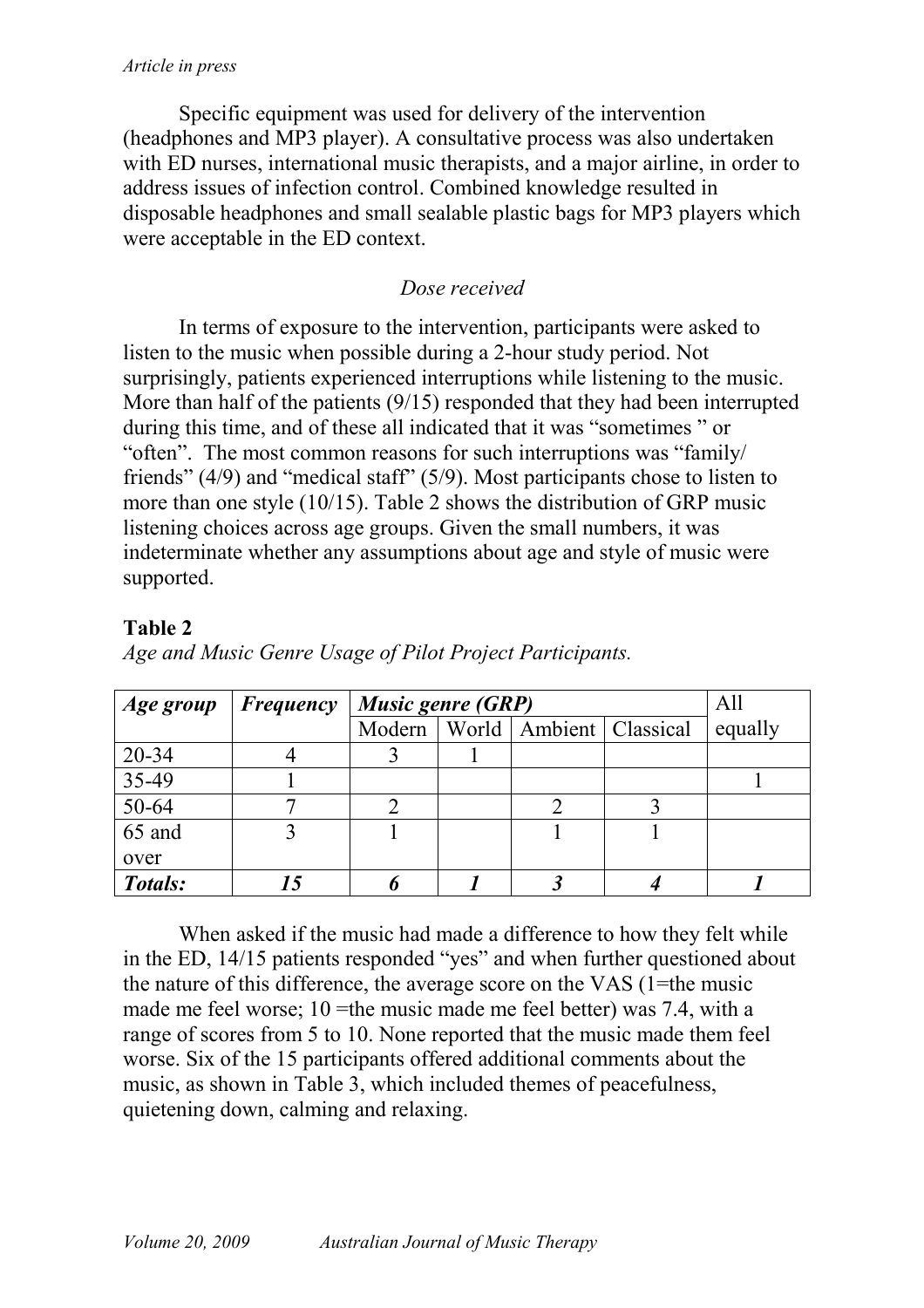#### **Table 3**

*Participant comments about usage of GRP* 

| <b>Comments about the music intervention</b>                  |  |  |
|---------------------------------------------------------------|--|--|
| Thought it was absolutely fabulous, blocked out conversations |  |  |
| Gives you more time out of here, more peaceful                |  |  |
| Good choice of music                                          |  |  |
| Quietened me down                                             |  |  |
| Calmed me right down                                          |  |  |
| Very good idea for passing the time, relaxes you              |  |  |

### *Fidelity*

The concept of fidelity is defined as the "quality of implementation of an intervention" (Linnan & Steckler, 2002, p.13). The research assistant checklist confirmed that implementation activities occurred correctly, and was fully completed for each participant. During implementation, there were no MP3s stolen or misplaced. In fact, staff contacted the investigators on one occasion when one player was briefly left on the ward in the wrong place. Patients generally had no difficulty with using the players – and only one needed additional help with using the equipment soon after commencing the music intervention. Steps planned to address infection control issues were undertaken as planned (disposable headphones, small plastic sealable bags), with no further issues arising.

#### *Implementation*

According to Linnan and Steckler (2002), implementation combines reach, dose, dose received and fidelity to produce a calculated numerical score. Such a process evaluation score was not relevant to the current intervention.

#### *Recruitment*

Gender differences occurred in this pilot study, with recruitment comprising 12 males and 3 females, an unexpected inequity. The spread of age groups (23-91 years) matched expectations. Only one patient was recruited from a non-English speaking background (Vietnamese), but did not receive the music intervention. Despite careful planning, unexpected difficulties arose with availability of interpreters, which affected recruitment. However, another factor was that fewer than expected culturally and linguistically diverse (CALD) patients of the targetted groups meeting selection criteria attended the ED during the study implementation times. Overall, of those declining to participate in the study, a typical reason was "too much pain".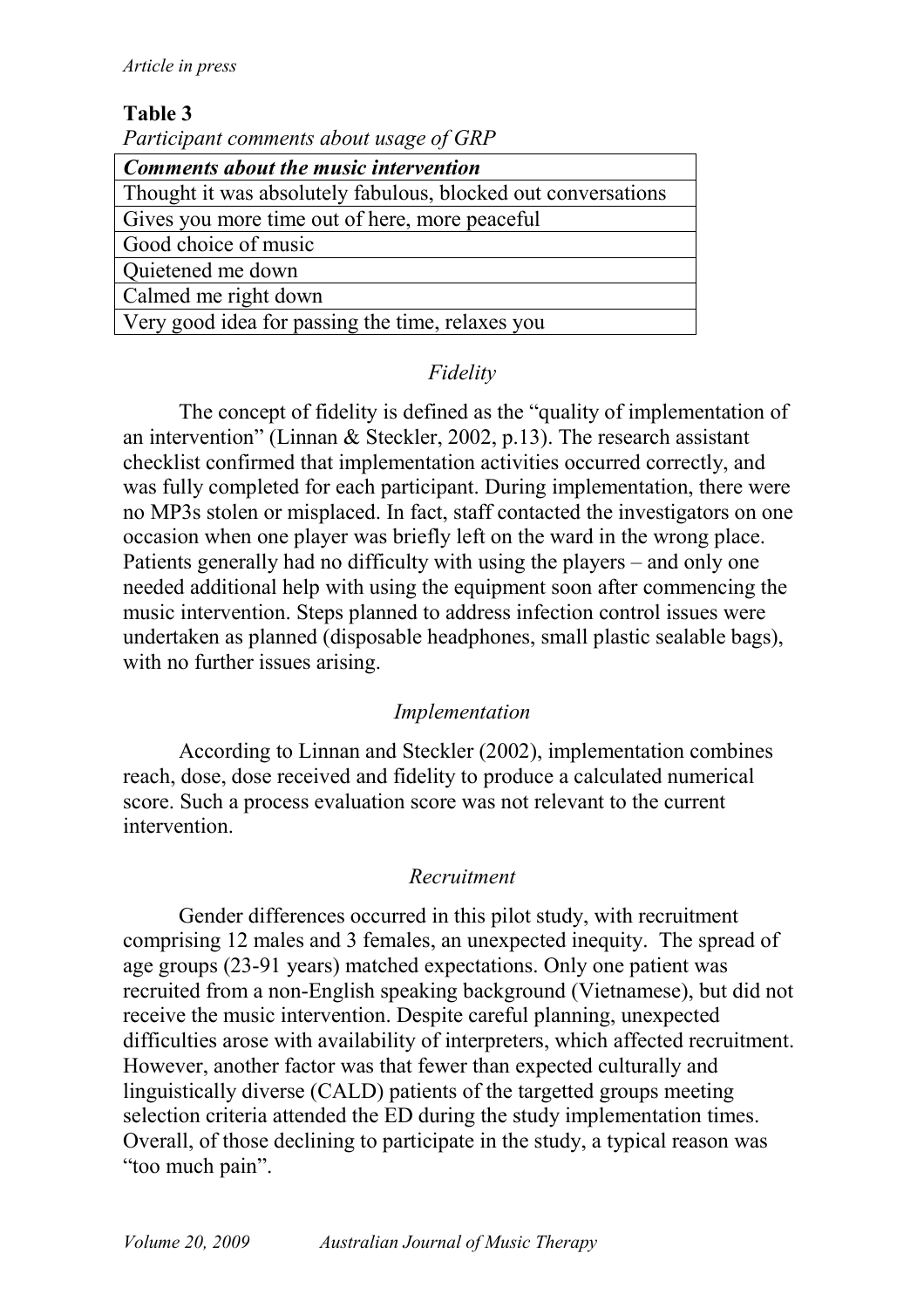#### **Discussion**

This paper has documented a clear and systematic developmental process for a receptive music tool which was devised for a hospital-based research purpose (as summarized in Figure 1). In doing so, it provides an explication of the stages of gathering and applying both theoretical and practice knowledge in an integrated and iterative manner. It demonstrates that it is possible to go beyond the knowledge, understandings and perceptions of an individual music therapist (however well trained and experienced) by formally incorporating multiple perspectives and information sources such as key informants from the music industry, community organizations and other staff in conjunction with patient needs and situational demographics. From this, a relevant and meaningful tool was developed which potentially has broad applications to a range of clinical settings. Via an innovative application of process evaluation techniques, results of pilot-testing this tool in the ED are incorporated into an overarching framework, including objective and patient-oriented understandings into a documented clinical review.

Results from a further process evaluation support the assertion that the developmental process has the capacity to link theory with an iterative development process. In doing so, it uses key informant and practice knowledge and experience in order to isolate a limited number of relevant genres for the GRPs and to make selections within each genre. The process evaluation confirmed that known characteristics of relaxing music are present in the GRPs, although with some variation due to genre. Further development is suggested in order to additionally refine this iterative music development process. In particular, issues linking music and culture require a more systematic approach, possibly including the use of cultural advisors, as put forward in another context (Lo & Fung, 2003).

Patient recruitment for the pilot study did not demographically match expectations, except with regard to age. There was an inequity of gender and CALD communities in those recruited, which was most likely due to the small sample. It may also reflect an apparent anecdotal reluctance by females, especially older women, to be formally involved in research, especially if they are in pain or feeling vulnerable in the ED context. The lack of non-English speaking participants may relate to the unpredictability of ED presentations and the limited availability of bilingual workers to assist the project. Challenging an implicit assumption that patients may have only one type of music to relax to, it was found that most participants listened to more than one genre. Choices did not appear to relate to age group, for example, the modern playlist was selected by 4 people over 50 years old. This is despite the fact that 7 out of the 8 tracks on the modern playlist were released during the last 5 years and reminiscence theory suggests that older people typically select music from their youth (Janssen, Chessa & Murre, 2007).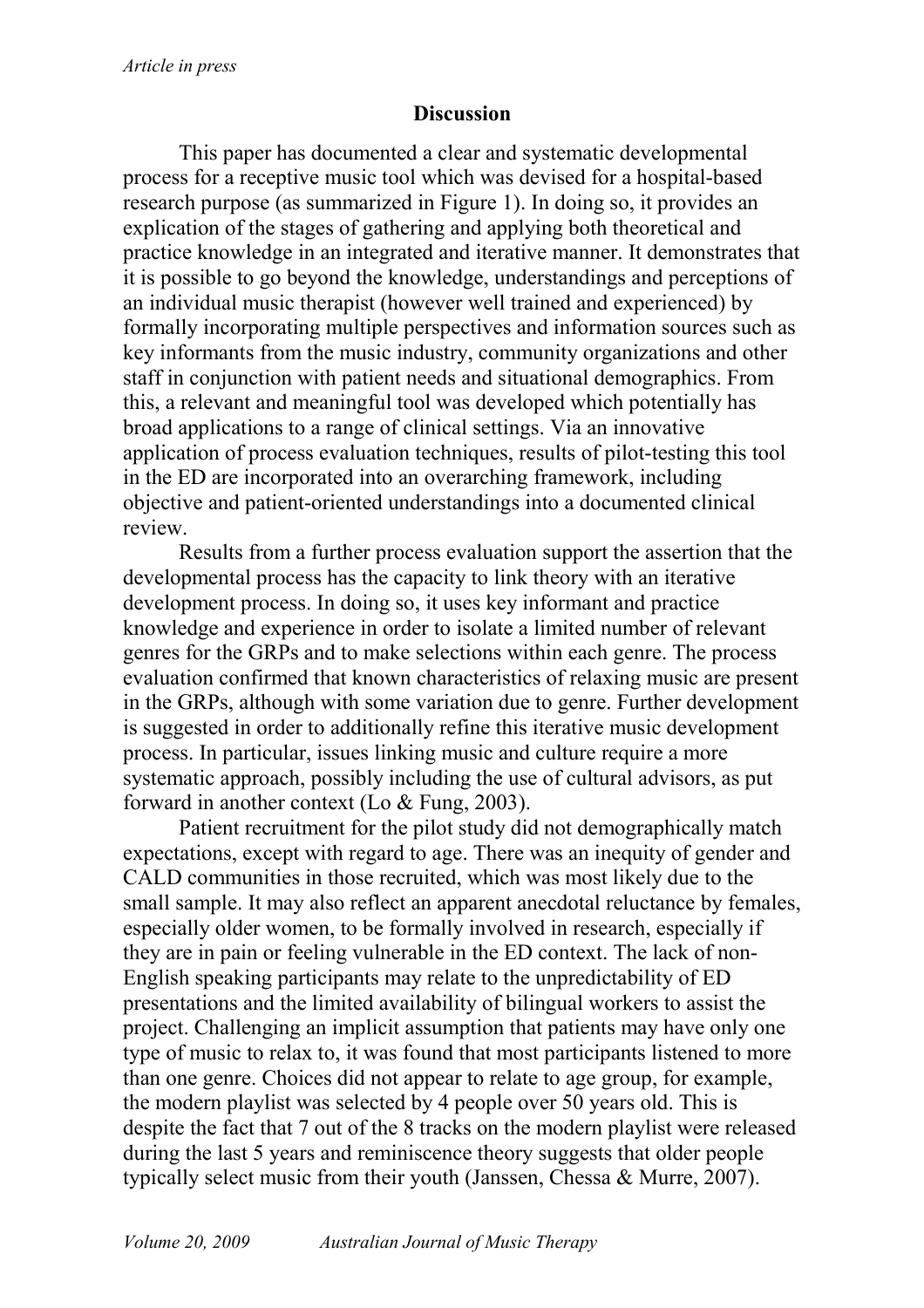Insufficient information was gathered about the choice of genres as related to age group in the light of musical characteristics, and this should be explored in greater depth in the future. It would be helpful to explore how demographics can be used to better plan music programs. A broad questionnaire, such as that used by Spintge (R. Spintge, personal communication, 21 January, 2008) may assist, however in applying an intervention such as the present study to the needs of a very diverse population there are no simple answers.

Nevertheless, indications were that the four GRPs developed worked in the ED, that is, patients reported feeling better because of the music. This in turn offers the rationale for refining and testing the music tool across a larger population in the ED, in order to obtain a large data set and obtain statistical significance. Patients generally showed approval of and appreciation for the GRPs. The reported impact on emotional state suggests further potential for matching the music to the emotional state of the patient in the ED, and requires sensitive validated scales to assess this in the ED context. The isoprinciple (Altshuler, 1948, Short, 1992c) infers a need to match the music not only to the emotional state of the person but also perhaps to the physical context and environment in which they need to relax, with a clear relationship to the patient's stress level and the auditory environment. Questions remain about the exact musical characteristics of each selection which need to be investigated with a view to gaining further linkage between patient needs and the clinical setting.

Implementation of this uniquely developed music tool in the emergency department for a time span of 2 hours was found to be feasible. Patients with a wide range of diagnoses participated in the study, with successful attention to infection control and other clinical health issues. Patients were able to listen to the music, despite interruptions and the needs of an acute care situation. They reported gaining benefits from the music in terms of the masking of other noise, passing the time and particularly evoking a sense of peace and calmness. Despite theory indicating the need for a quiet room and comfortable chair to provide a relaxing listening environment (Krout, 2007), the busy and noisy context did not preclude using music effectively for stress reduction. The possibility of using music to alleviate noise stress offers potential in improving the critical care environment of the emergency department.

The major limitation to this study was its size, given that it was a pilot of the music intervention within the SSED project. Nevertheless, it showed that effective linkage could be established from theory to intervention development in the clinical setting. Engaging professional music therapy knowledge in developing music choices for relaxation provided a skills base integrating musical, stylistic, cultural and clinical issues within the medical setting. Such integration has the capacity to increase uptake, success and appropriateness, in order to foster relaxation for the health of all concerned.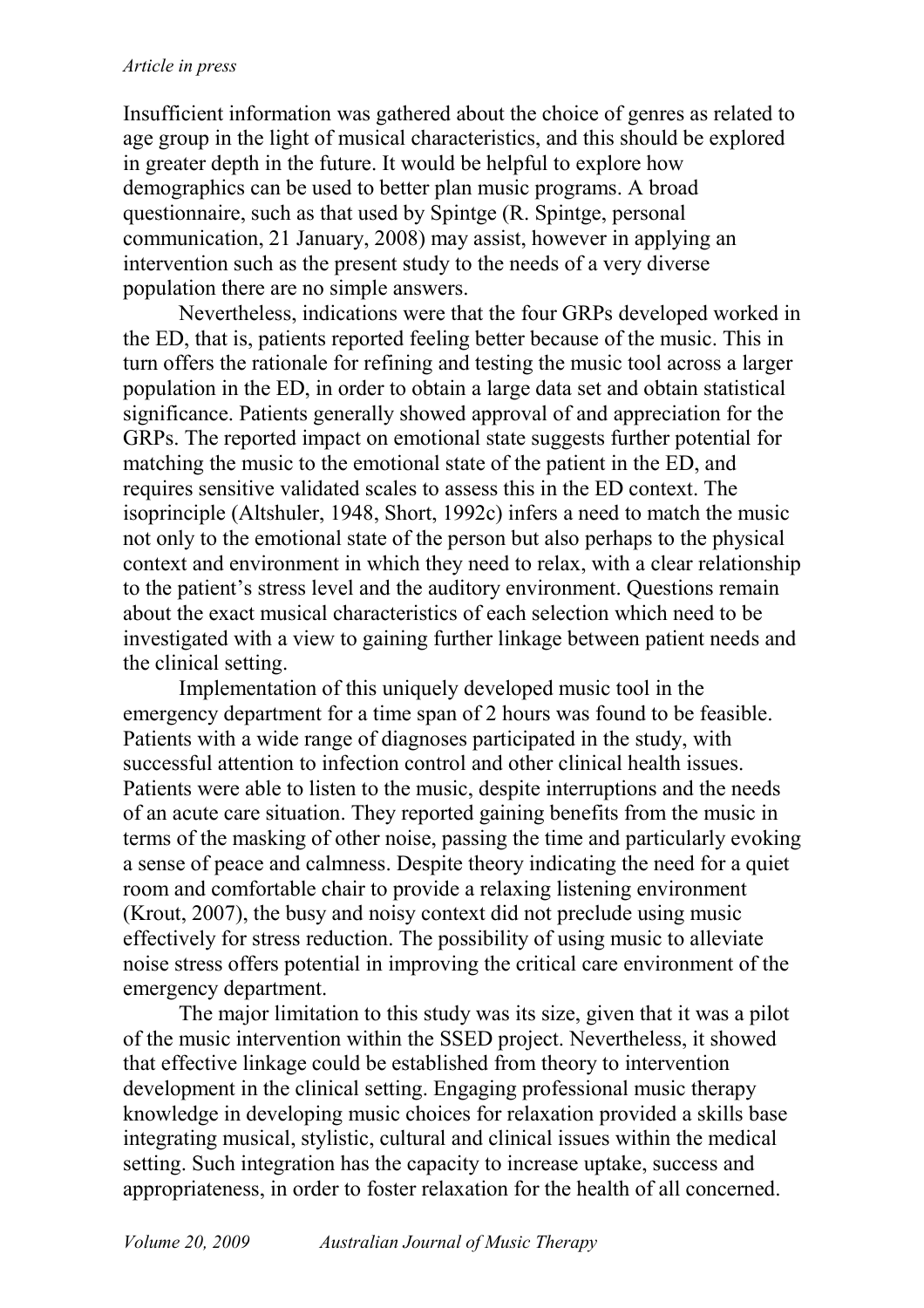### *Final comments*

This methodological paper has demonstrated the usefulness of a process evaluation in order to review the development and implementation of a receptive music tool, as applied to a specific clinical context. Further studies are needed to extend the understanding and applications of such a process evaluation in order to promote evidence-based linkage from theory to practice.

#### **Acknowledgements**

The authors wish to thank the many people and organizations who have supported and assisted with this study, including the Australian Broadcasting Corporation, Mara! Music, Musica Humana, QANTAS, selected music therapists, selected tertiary music students, and most importantly, the patients participating in the study. All contributions are gratefully acknowledged. This research project was supported by a research grant from the Faculty of Medicine, University of New South Wales, Australia.

#### **References**

- Abrams, B. (2002). Methods of analyzing music programs used in the Bonny Method. In K. E. Bruscia & D. E. Grocke (Eds.), *Guided Imagery and Music: The Bonny method and beyond* (pp. 317–335). Gilsum, NH: Barcelona Publishers.
- Altshuler, I. M. (1948). A psychiatrists' experience with music as a therapeutic agent. In D. M. Schullian & M. Schoen (Ed.), *Music and Medicine* (pp.266–281). New York: Schuman, Inc.
- Australasian College for Emergency Medicine. (2000). *Guidelines on the implementation of the Australasian Triage Scale in emergency departments.* Retrieved February 2, 2008, from http://www.acem.org.au/media/policies and guidelines/G24 Impleme ntation\_\_ATS.pdf
- Basch, C. E., Sliepcevich, E. M., Gold, R. S., Duncan, D. F., & Kolbe, L. J. (1985). Avoiding Type III errors in health education program evaluations: A case study. *Health Education Quarterly, 12*(4), 315– 331.
- Bonny, H. (1978). *The role of taped music programs in the Guided Imagery and Music process*. Baltimore, MD: ICM books (GIM Monograph No.2).
- Bonny, H. (1989, December). *Music in the Guided Imagery and Music process: A substantive look*. Workshop presented at Molloy College, Rockville Centre, NY.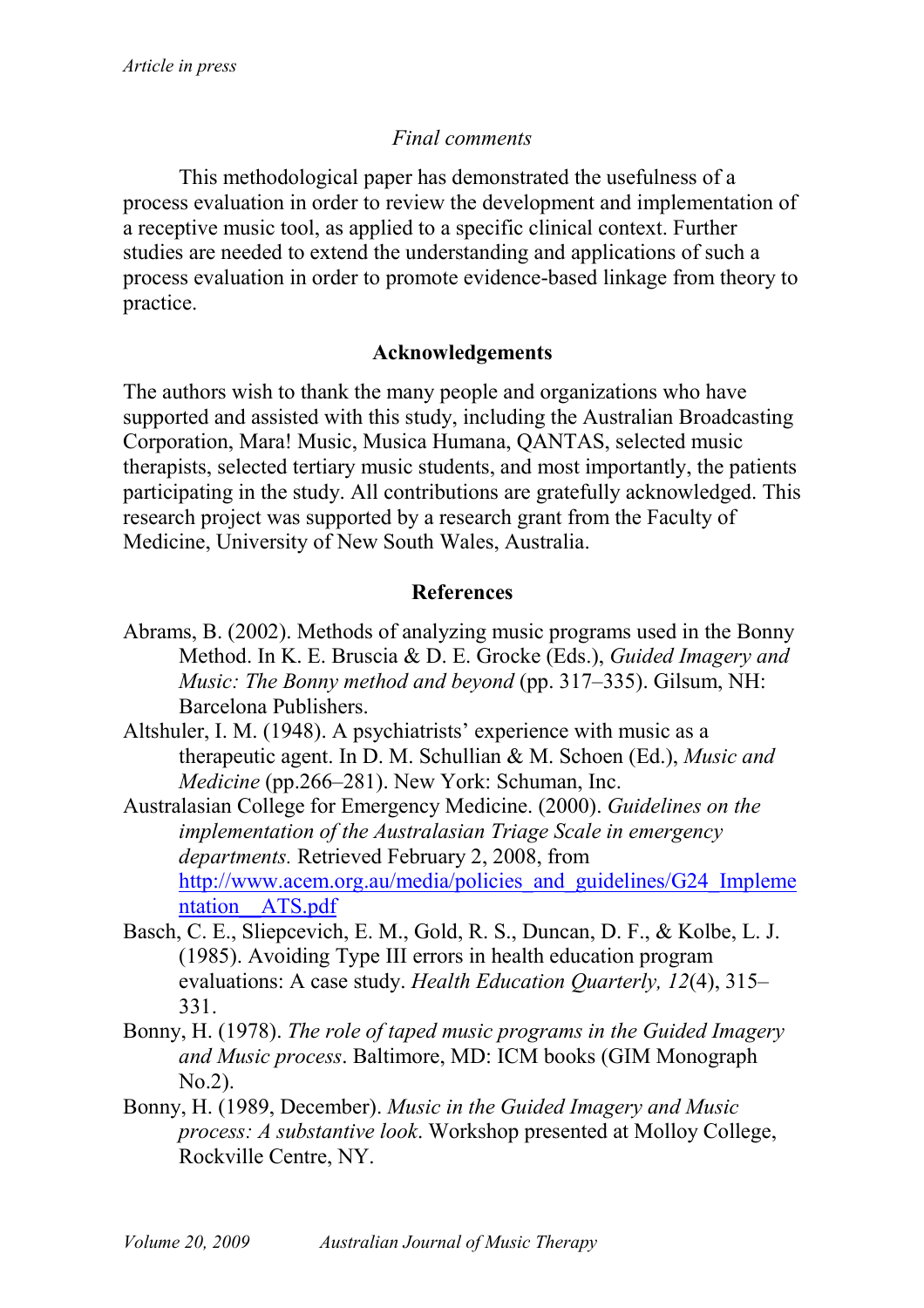- Bruscia, K. E., & Grocke, D. E. (Eds.). (2002). *Guided Imagery and Music: The Bonny method and beyond*. Gilsum, NH: Barcelona Publishers.
- Chan, M. F., Wong, O. C., Fong, M. C., Lai, S. Y., Lo, C. W., Ho, S. M., Ng, S. Y., & Leung, S. K. (2006). Effects of music on patients undergoing C-clamp procedure after percutaneous coronary interventions. *Journal of Advanced Nursing, 53*(6), 669–679.
- Clair, A. A. (1996). *Therapeutic uses of music with older adults*. Baltimore: Health Professions Press.
- Davis, M., Baranowski, T., Hughes, M., Warnecke, C. L., de Moor, C., & Mullis, R. M. (2002). Using children as change agents to increase fruit and vegetable consumption among lower-income African American parents. In A. Steckler & L. Linnan (Eds.), *Process evaluation for public health interventions and research* (pp.249–267). San Francisco: Jossey-Bass.
- Davis, W. B. (2003). Ira Maximilian Altshuler: Psychiatrist and pioneer music therapist. *Journal of Music Therapy, 40*(3), 247–263.
- Davis, W. B., Gfeller, K. E & Thaut, M. H. (1999). An introduction to music therapy theory and practice  $(2^{nd}$  ed.). Boston: Mc-Graw-Hill College.
- Flaten, M.A., Asli, Ole & Simonsen, T. (2006). The effect of stress on absorption of acetaminophen. *Psychopharmacology, 185*, 471–478.
- Geraets, J. J. X. R., Goossens, M. E. J. B., van Haastregt, J. C. M., de Groot, I. J. M., de Bruijn, C. P. C., de Bie, R. A., Koke, A. J. A., & van den Heuvel, W. J. A. (2006). Implications of process evaluation for clinical effectiveness and clinical practice in a trial on chronic shoulder complaints. *Patient Education & Counseling, 61*, 117–125.
- Good, M., Picot, B. L., Salem, S. G., Chin, C., Picot, S. F. & Lane, D. (2000). Cultural differences in music chosen for pain relief: Five pain studies. *Journal of Holistic Nursing, 18*(3), 245–260.
- Grocke, D. (2002). The evolution of Bonny's music programs. In K. E. Bruscia & D. E. Grocke (Eds.), *Guided Imagery and Music: The Bonny method and beyond* (pp. 85–98). Gilsum, NH: Barcelona Publishers.
- Grocke, D., & Wigram, T. (2007). *Receptive methods in music therapy: techniques and clinical applications for music therapy clinicians, educators and students.* London: Jessica Kingsley Publishers.
- Hanser, S. (1988). Controversy in music listening/stress reduction research. *Arts in Psychotherapy, 15*, 211–217.
- Janssen, S. M. J., Chessa, A. G., & Murre, J. M. J. (2007). Temporal distribution of favourite books, movies, and records: Differential encoding and re-sampling. *Memory, 15*(7), 755–767.
- Kindler, C. H., Harms, C., Amsler, F., Ihde-Scholl, T., & Scheidegger, D. (2000). The visual analog scale allows effective measurement of preoperative anxiety and detention of patients' anesthetic concerns. *Anesthesia & Analgesia, 90*, 706–712.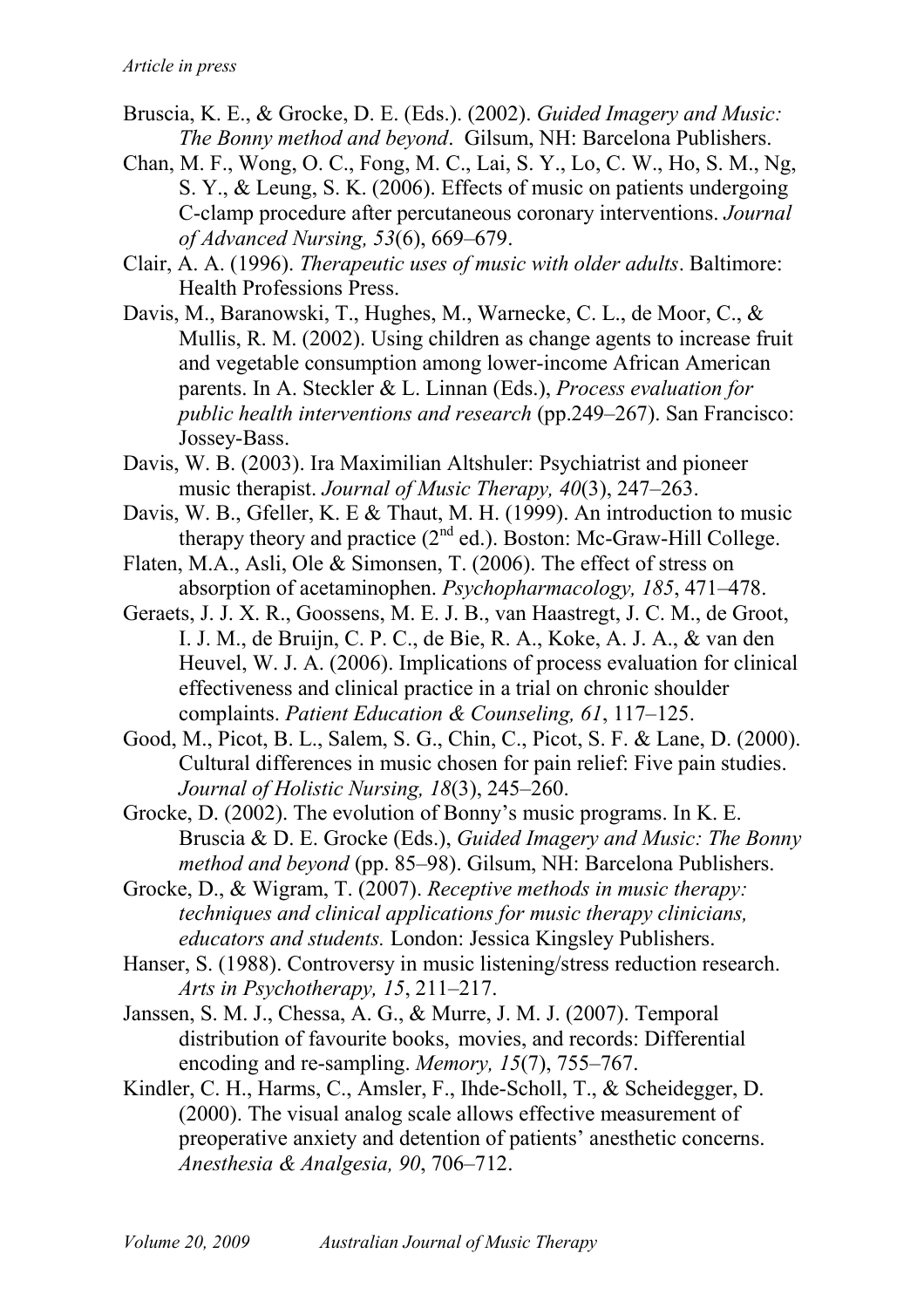- Krout, R. E. (2007). Music listening to facilitate relaxation and promote wellness: Integrated aspects of our neurophysiological responses to music. *Arts in Psychotherapy, 34,* 134–141.
- le Roux, F. H., Bouic, P. J. D., & Bester, M. M. (2007). The effect of Bach's Magnificat on emotions, immune, and endocrine parameters during physiotherapy treatment of patients with infectious lung conditions. *Journal of Music Therapy, 44*(2), 156–168.
- Linnan, L. & Steckler, A. (2002). Process evaluation for public health interventions and research: An overview. In A. Steckler & L. Linnan (Eds.), *Process evaluation for public health interventions and research*  (pp.1–23). San Francisco: Jossey-Bass.
- Liverpool City Council Community Profile. Retrieved November 15, 2007, from http://www.liverpool.nsw.gov.au/home.htm
- Lo, H. T., & Fung, K. P. (2003). Culturally competent psychotherapy. *Canadian Journal of Psychotherapy, 48*, 161–170.
- Loughlin, S., Spinola, C., Stewart, L., Farnslow, J., & Norton, R. (2000). Emergency department staff responses to a protocol of care for abused women. *Health Education & Behavior, 27*(5), 572–590.
- MacDonald, R. A. R., Ashley, E. A., Davies, J. B., Serpell, M. G., Murray, J. L., Rogers, K. & Millar, K. (1999). The anxiolytic and pain reducing effects of music on pos-operative analgesia. In R. R. Pratt & D. E. Grocke (Eds.), *MusicMedicine and music therapy: Expanding horizons* (pp.12–18). Parkville, Vic., Australia: University of Melbourne.
- Mandel, S. E., Hanser, S. B., Secic, M., & Davis, B.A. (2007). Effects of music therapy on health-related outcomes in cardiac rehabilitation: A randomized controlled trial. *Journal of Music Therapy, 44*(3), 176– 197.
- McCraty, R., Barrios-Choplin, B., Atkinson, M., & Tomasino, D. (1998). The effects of different types of music on mood, tension, and mental clarity. *Alternative Therapies in Health and Medicine*, *4*(1), 75–84.
- MusiCure (n.d.). *MusiCure 6: Waves*. Retrieved 8 February, 2008, from http://www.musicure.com/
- Radocy, R. E. & Boyle, J. D. (2003). (4<sup>th</sup> ed.). *Psychological foundations of musical behavior.* Springfield, IL: Charles C. Thomas.
- Short, A. (1992a). Music and Imagery with physically disabled elderly residents: A GIM adaptation. *Music Therapy, 11*(1), 65–98.
- Short, A. (1992b). Memories and inspiration: Music and imagery with elderly physically disabled residents. *Proceedings of 21st Conference of the American Association for Music Therapy*, (pp. 57–71). Cape Cod, MA: AAMT.
- Short, A. (1992c). Isoprinciple: The group approach. *Australian Journal of Music Therapy, 3*, 57–62.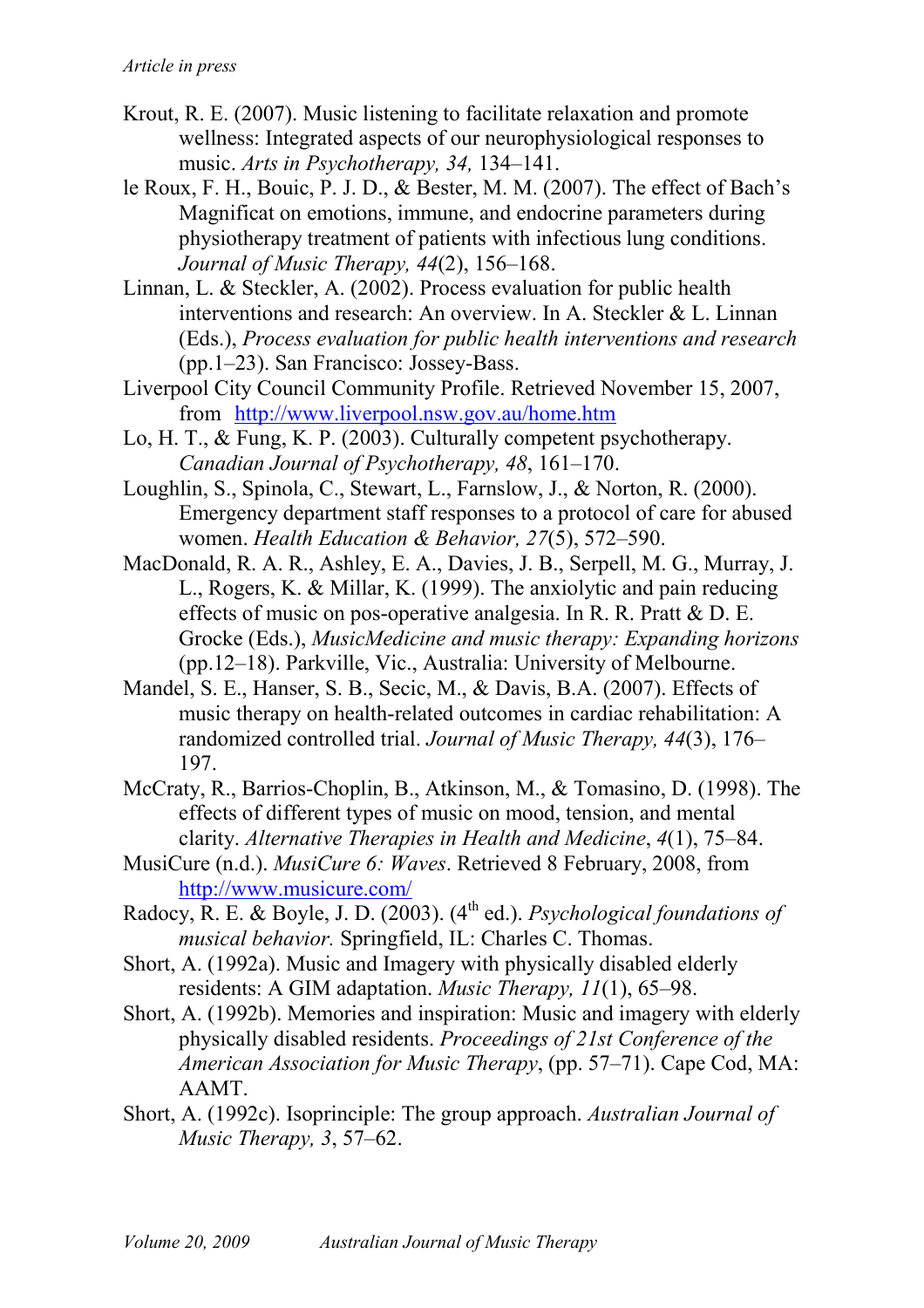- Short, A. (2005-6). Cultural dimensions of music and imagery: Archetype and ethnicity in the Bonny Method of Guided Imagery and Music. *Journal of the Association for Music and Imagery, 10,* 75–90.
- Short, A. (2007). Theme and variations on quietness: Relaxation-focused music and imagery in aged care. *Australian Journal of Music Therapy, 18,* 39–61.
- Short, A., Ahern, N., Holdgate, A., Morris, J., & Sidhu, B. (2008). *Reducing noise stress for patients in the Emergency Department (ED): A pilot study*. Manuscript submitted for publication.
- Short, A., Holdgate, A., & Cox, M. (2006). *Sound and silence in the emergency department: An exploration of noise in relation to patient stress responses*. Approved grant proposal, Faculty of Medicine, University of New South Wales.
- Short, A., Short, K., Holgate, A., Ahern, N., & Morris, J. (2008). *Environmental noise in an Australian emergency department: Measurement, scope and implications.* Manuscript submitted for publication.
- Smolen, D., Topp, R., & Singer, L. (2002). The effect of self-selected music during colonoscopy on anxiety, heart rate, and blood pressure. *Applied Nursing Research, 16*(2), 126–136.
- Staum, M. J., & Brotons, M. (2000). The effect of music amplitude on the relaxation response. *Journal of Music Therapy, 37*(1), 22–39.
- Steckler, A., & Linnan, L. (Eds.) (2002). *Process evaluation for public health interventions and research*. San Francisco: Jossey-Bass.
- Teasdale G, & Jennett B. (1974). Assessment of coma and impaired consciousness. A practical scale. *Lancet, 2*, 81–84.
- Thorgaard, P., Ertmann, E., Hansen, V., Nørregaard, A., & Spanggaard, L. (2005). Designed sound and music environment in post anaesthesia care units: A multicentre study of patients and staff. *Intensive & Critical Care Nursing, 21*(4), 220–5.
- Tijunelis, M.A., Fitzsullivan, E. & Henderson, S.O. (2005). Noise in the ED. *American Journal of Emergency Medicine, 23*, 332–335.
- Topf, M. (1985). Personal and environmental predictors of patient disturbance due to hospital noise. *Journal of Applied Psychology, 70*(1), 22–28.
- Wang, S. M., Kulkarni, L., Dolev, J., & Kain, Z. N. (2002). Music and preoperative anxiety: A randomized controlled study. *Anesthesia & Analgesia, 94*, 1489–1494.
- Watson, D., Clark, L. A., & Tellengen, A. (1988). Development and validation of brief measures of positive and negative affect: The PANAS scales. *Journal of Personality & Social Psychology, 47*, 1063– 1070.
- Weiss, C.H. (1998). *Evaluation.* (2<sup>nd</sup> ed.). Englewood Cliffs, NJ: Prentice Hall.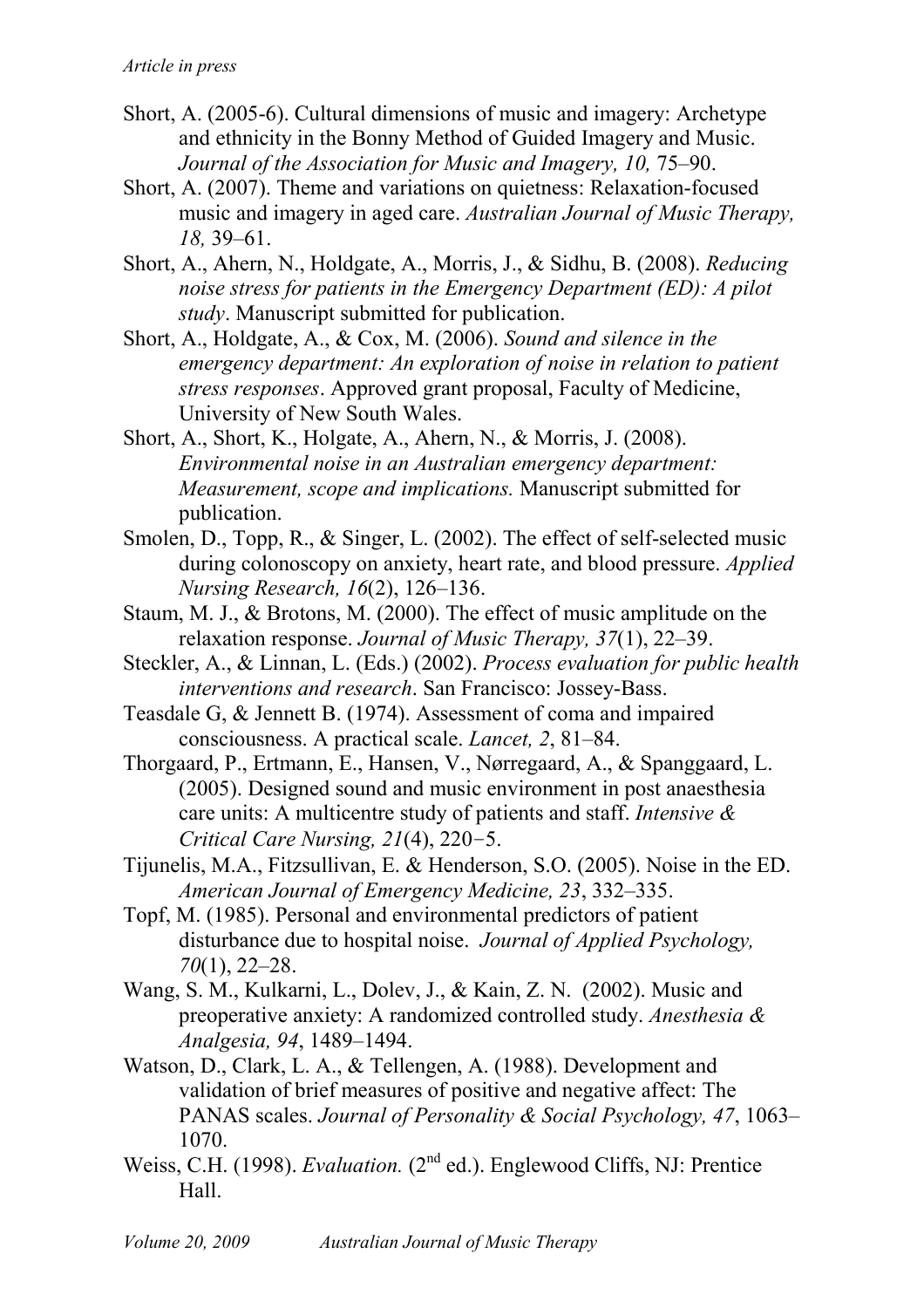- World Health Organization (2001). *Occupational and community noise*. Retrieved October 10, 2006, from www.who.int/mediacentre/factsheets/fs258/en
- Zilstra, G. A. R., van Haastregt, J. C. M., van Eijk, J. T. M., & Kempen, G. I. J. M. (2005). Evaluating an intervention to reduce fear of falling and associated activity restriction in elderly person: A design of a randomized controlled trial (ISRCTN43792816). *BMC Public Health, 5*, 26.

| Term or      | <b>Definition or description</b>                                                 |  |
|--------------|----------------------------------------------------------------------------------|--|
| acronym      |                                                                                  |  |
| AMPR-P       | Analysis of Musical Parameters for Relaxation-Pilot (AMPR-P). Developed          |  |
|              | by A.Short for the current project.                                              |  |
| <b>BMGIM</b> | Bonny Method of Guided Imagery and Music, also commonly know as                  |  |
|              | "GIM" (Bruscia & Grocke, 2002).                                                  |  |
| <b>CALD</b>  | Culturally and Linguistically Diverse                                            |  |
| dB           | Decibels. Note that the measurement of decibels is a logarithmic scale.          |  |
| <b>DDHNS</b> | Disturbance Due to Hospital Noise Scale (Topf, 1985).                            |  |
| ED           | <b>Emergency Department</b>                                                      |  |
| <b>GCS</b>   | Glasgow Coma Scale (Teasdale & Jennett, 1974). This is a neurological scale      |  |
|              | which assesses the conscious state of a person - normal alert score is 15.       |  |
| <b>GRP</b>   | Genre-based Relaxation Playlist. Developed by A. Short for the current           |  |
|              | project.                                                                         |  |
| <b>NAATI</b> | National Accreditation Authority for Translators and Interpreters                |  |
| <b>PANAS</b> | Positive and Negative Affect Scale (Watson, Clark, & Tellengen, 1988)            |  |
| <b>SSED</b>  | Sound and silence in the emergency department: An exploration of noise in        |  |
|              | relation to patient stress responses. A specific funded research project (Short, |  |
|              | Holdgate & Cox, 2006).                                                           |  |
| Triage       | Based on the Australasian Triage Scale for emergency departments (ACEM,          |  |
| category     | 2000).                                                                           |  |
|              | Category 1. Immediately life-threatening. Immediate assessment and               |  |
|              | treatment                                                                        |  |
|              | Category 2. Imminently life-threatening or important time-critical treatment.    |  |
|              | Assessment and treatment start within 10 minutes                                 |  |
|              | Category 3. Potentially life-threatening or situational urgency. Assessment      |  |
|              | and treatment start within 30 minutes.                                           |  |
|              | Category 4. Potentially serious, situational urgency or significant complexity   |  |
|              | or severity. Assessment and treatment start within 60 minutes.                   |  |
|              | Category 5. Less urgent or clinico-administrative problems. Assessment and       |  |
|              | treatment start within 120 minutes.                                              |  |
| <b>VAS</b>   | Visual Analogue Scale (for example, Kindler, Harms, Amsler, Ihde-Scholl, &       |  |
|              | Scheidegger, 2000)                                                               |  |

#### **Glossary**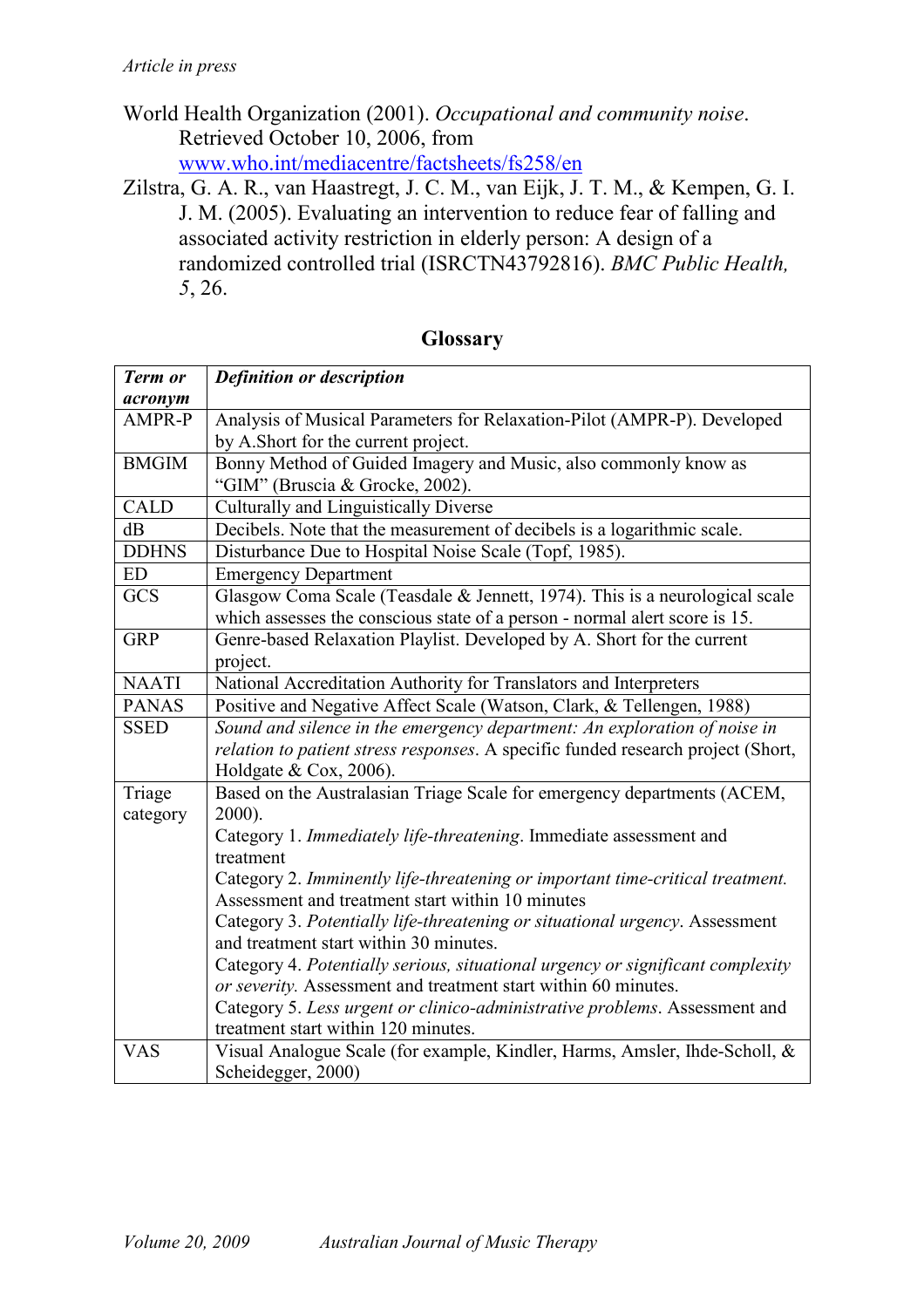## **Appendix 1**

Analysis of Music Parameters for Relaxation (AMPR-P) Music Program.

| <b>Parameter 1</b>                                                     |                                         |
|------------------------------------------------------------------------|-----------------------------------------|
| To what extent does this music have a slow and stable tempo (pace      | .                                       |
| or speed)?                                                             | Score: $(1-10)$                         |
| Comments:                                                              | $(1=least, 10=most)$                    |
|                                                                        |                                         |
| <b>Parameter 2</b>                                                     |                                         |
| To what extent does this music have a low volume level and soft        | .                                       |
| dynamics?<br>Comments:                                                 | Score: $(1-10)$<br>$(1=least, 10=most)$ |
|                                                                        |                                         |
| <b>Parameter 3</b>                                                     |                                         |
| To what extent does this music have a consistent texture               | .                                       |
| (combination of sounds and instruments)?                               | Score: $(1-10)$                         |
| Comments:                                                              | $(1=least, 10=most)$                    |
|                                                                        |                                         |
| Parameter 4                                                            |                                         |
| To what extent does this music havepercussive and accented<br>rhythms? | Score: $(1-10)$                         |
| Comments:                                                              | $(1=least, 10=most)$                    |
|                                                                        |                                         |
| <b>Parameter 5</b>                                                     |                                         |
| To what extent does this music havea gentle timbre (sound or tone      |                                         |
| colour)?                                                               | Score: $(1-10)$                         |
| Comments:                                                              | $(1=least, 10=most)$                    |
| <b>Parameter 6</b>                                                     |                                         |
| To what extent does this music have legato (connected) melodies?       |                                         |
| Comments:                                                              | Score: (1-10)                           |
|                                                                        | $(1=least, 10=most)$                    |
| <b>Parameter 7</b>                                                     |                                         |
| To what extent does this music havesimple harmonic or chord            | .                                       |
| progressions?<br>Comments:                                             | Score: $(1-10)$<br>$(1=least, 10=most)$ |
|                                                                        |                                         |
| <b>Parameter 8</b>                                                     |                                         |
| To what extent does this music havesmooth transitions from one         |                                         |
| track to the next?                                                     | Score: $(1-10)$                         |
| Comments:                                                              | $(1=least, 10=most)$                    |
| <b>Parameter 9</b>                                                     |                                         |
| To what extent does this music promote inappropriate cultural          |                                         |
| views e.g. violence, racism?                                           | Score: $(1-10)$                         |
| Comments:                                                              | $(1=least, 10=most)$                    |
|                                                                        |                                         |
|                                                                        |                                         |
|                                                                        |                                         |
|                                                                        |                                         |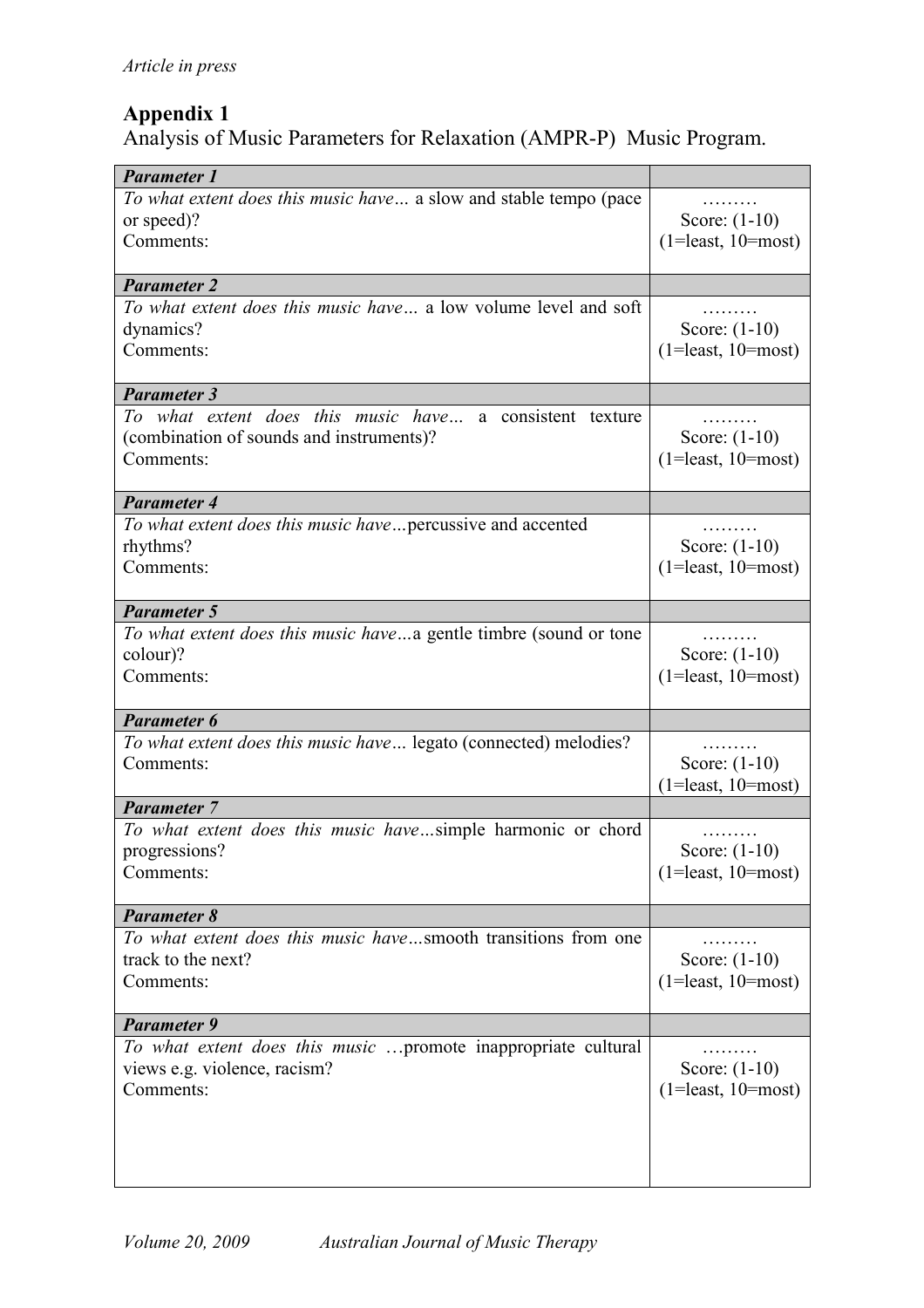| <b>Parameter 10</b>                                               |               |            |                      |
|-------------------------------------------------------------------|---------------|------------|----------------------|
| To what extent does this music have particular associations which |               |            |                      |
| carry emotional demands and stimulation?                          |               |            | Score: $(1-10)$      |
| Comments:                                                         |               |            | $(1=least, 10=most)$ |
|                                                                   |               |            |                      |
| <b>Parameter 11</b>                                               |               |            |                      |
| To what extent does this music use pentatonic scales or motifs?   |               |            | .                    |
| Score: $(1-10)$                                                   |               |            | Score: $(1-10)$      |
| Comments:                                                         |               |            | $(1=least, 10=most)$ |
|                                                                   |               |            |                      |
| <b>Parameter 12</b>                                               |               |            |                      |
| To what extent does this music have a jazz influence?             |               |            |                      |
| Comments:                                                         |               |            | Score: $(1-10)$      |
|                                                                   |               |            | $(1=least, 10=most)$ |
| <b>Parameter 13</b>                                               |               |            |                      |
| To what extent does this music show characteristics & musical     |               |            |                      |
| style suitable to these language groups?                          |               |            |                      |
| Spanish?                                                          |               | $$ Arabic? |                      |
| Comments:                                                         | Score: (1-10) | Comments:  | Score: (1-10)        |
|                                                                   | $(1=$ least,  |            | $(1=least, 10=most)$ |
|                                                                   | $10 = most$ ) |            |                      |
| Vietnamese?                                                       |               | Chinese?   | .                    |
| Comments:                                                         | Score: (1-10) | Comments:  | Score: $(1-10)$      |
|                                                                   | $(1=$ least,  |            | $(1=least, 10=most)$ |
|                                                                   | $10 = most$ ) |            |                      |
| <b>Final comments</b>                                             |               |            |                      |
| How would you describe this music, in your own words?             |               |            |                      |
|                                                                   |               |            |                      |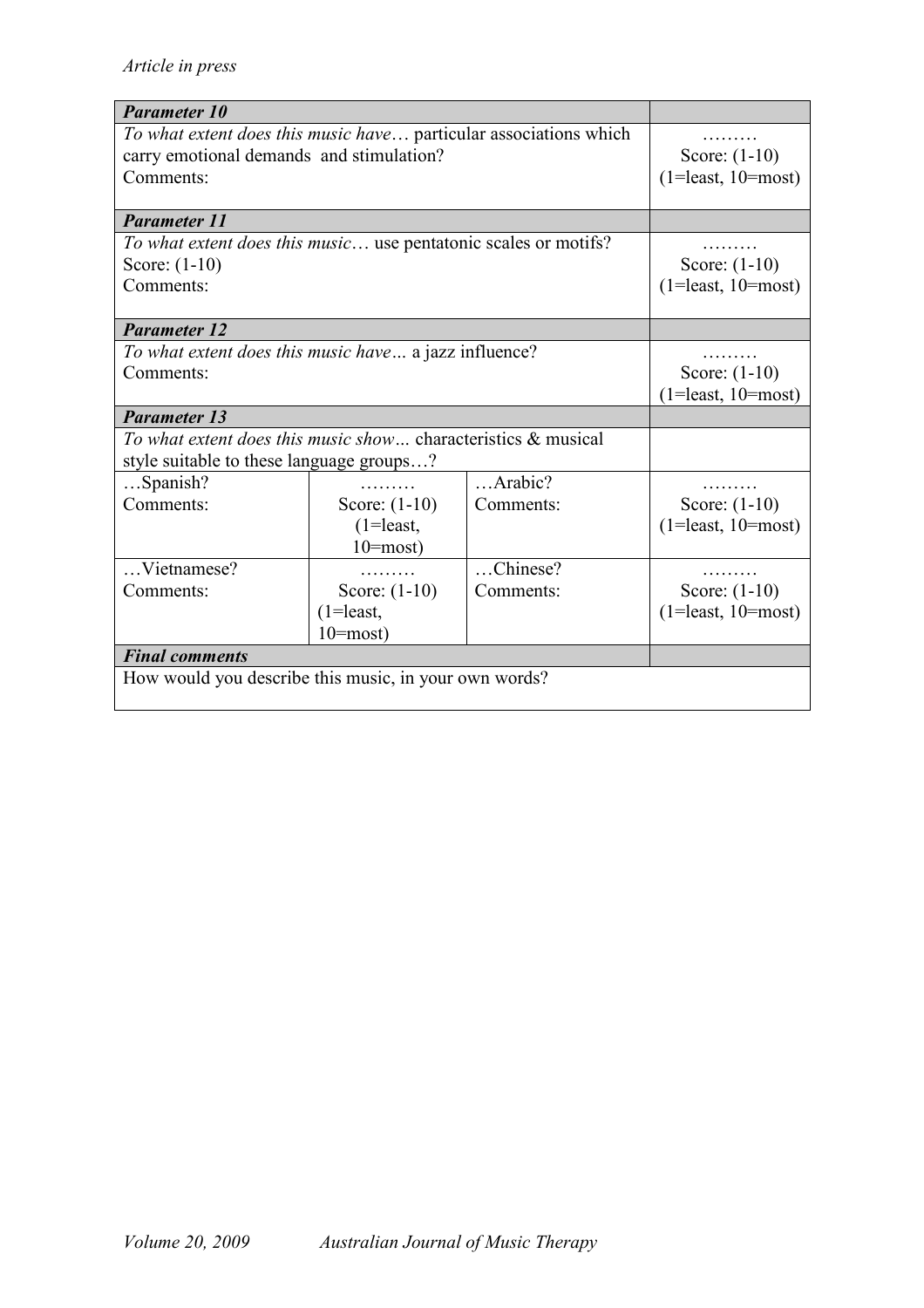# **Playlists and Patients' Preferences: A Commentary on Short and Ahern's 2009 article.**

Lars Ole Bonde, PhD Aalborg University, Denmark

The relationship between music medicine and music therapy is changing these years. And so is the role of the music therapist in music medicine. From a peripheral role in the administration of music in hospitals and other medical institutions music therapists are moving to leading roles in the selection of music suitable for music medicine interventions and for training nurses and other members of medical staff to administer music in hospital settings.

Short and Ahern's article bears witness of this development; the music therapist is no longer an outsider but a central person in a holistic environment. From an international point of view I think this must be the way to proceed if we want music therapy to play a role in an integral agenda for the health services of the future. We cannot leave music medicine to the medical professionals! On the contrary, the situation calls for close collaboration. But how?

One reason for me to welcome Short and Ahern's article is that it deals with two important agendas: 1) designing research in music medicine (by music therapists); 2) developing evidence based music therapy practices in hospitals, including music medicine.

The theoretically informed development of genre-based relaxation playlists (GRP) is carefully described in the article, and Short and Ahern is in line with Spintge's view that "it is the situation and the patient's preferences which have to be considered", and "genres tell nothing about therapeutic capacities of any piece of music". My experience is that music is far too often used in hospital settings without involving the patients' preferences. Choice, programming or composition of new music is often based on naïve assumptions on genre. However, genre is a descriptive, not a normative category (Bonde, 1997), and expert music selection must be based on thorough knowledge of the relationship between therapeutic goals and properties of the music (Grocke & Wigram, 2007). Patients' right to choose must be respected, and their choice should be based on short excerpts of the programs/styles available, not on genre labels. These are all integral qualities of the GRP as described by Short and Ahern.

The big question is how to develop GRPs in a specific clinical contexts. For me as a Danish music therapist and researcher it is surprising and stimulating to see a Danish product – the specially designed music environment, *MusiCure* (in this study categorized as "ambient music") – used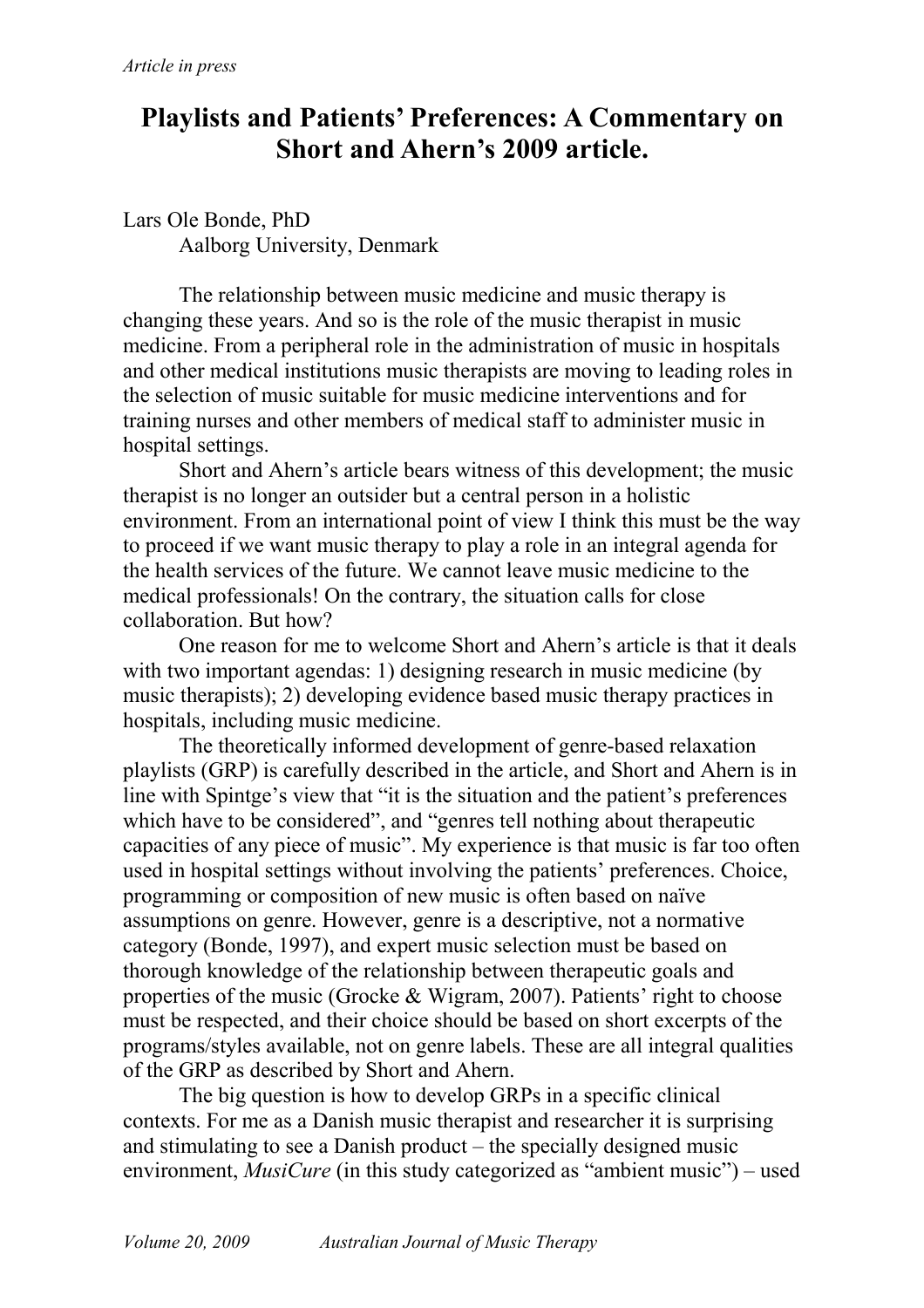as part of an Australian GRP giving the patient control over the choice of music. In fact, there is an interesting paradox here.

The inventors of *MusiCure* present their product as a research based and well documented special music environment for hospitals: "MusiCure is scientifically documented on more than 4000 hospitalized patients over a period of more than 8 years, and has been composed and produced especially for this purpose."(www.musicure.com – see also www.musicahumana.org ). Several studies and many conference presentations have been made, and they all support MusiCure as an appropriate and effective music intervention for hospitals (e.g. Thorgaard, Ertmann, Hansen, Nørregaard, & Spanggaard, 2005). However, when taking a closer look at the available research protocols initiated by the *Musica Humana* organization it becomes clear that MusiCure has actually never been compared to other experimental music conditions – only to nothing or to hospital soundspaces. For me this is problematic, both from a scientific and from an ethical point of view. I acknowledge the professionalism of MusiCure, its clinical potential and the results of the research so far, but again: Short and Ahern's present GRP study and many other studies underline the importance of participants' choice as a major influence on the outcome of music interventions.

In Short and Ahern's study MusiCure is included as one of four musical genres, and this is fundamentally the way I think it should be. I can mention two recent Danish studies based on the same idea and design. Karin Schou (2007) reports from her PhD study of *Guided Relaxation and Music* with patients in cardiac care at Aalborg University Hospital how participants chose between four playlists (or GRPs): 1) Classical, 2) MusiCure, 3) Easy Listening, 4) Jazz (light). Thirty minutes of music was combined with guided relaxation (condition 1) or music listening with an attendant (condition 2) as opposed to rest in silence (control). Sixty patients in two conditions (GRM and ML) chose music as follows: Easy Listening 60%, Classical 25%, MusiCure 12.5%, and Jazz 2.5%.

Recently I was invited to design a parallel study in a psychiatric ward. The head psychiatrist wants to investigate if music listening (listening with an attendant) can help psychiatric patients in acute crisis (100% presence of an attendant, also including fixation). Based on the results of Schou's study and inquiry into the specific needs of the psychiatric patients at the ward I have constructed a revised GRP. Easy Listening, Classical and MusiCure are complemented by Modern (instrumental rock type in medium to slow tempo, compiled from two CDs called *No Stress*) and Nature sounds (A Danish Meadow soundscape with a nightingale and other birds).This project is currently being piloted, so I cannot report any results. But it is clear to me that goals and theoretical basis of the two Danish projects are very close to Short and Ahern's study.